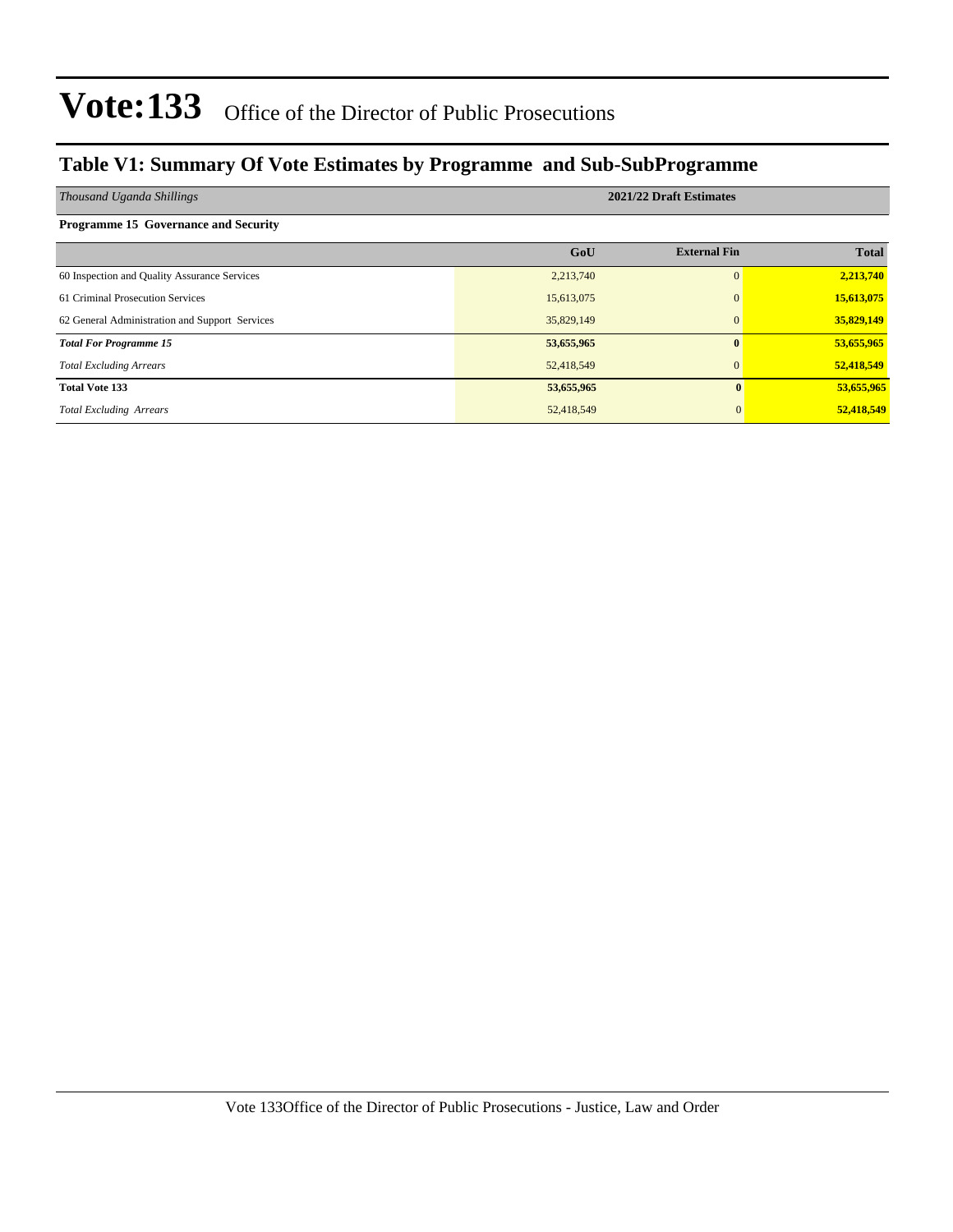### **Table V2: Summary Of Vote Estimates by Sub-SubProgramme,Department and Project**

| Thousand Uganda Shillings                                               |             | 2020/21 Approved Budget |                  |              | 2021/22 Draft Estimates |                               |              |  |
|-------------------------------------------------------------------------|-------------|-------------------------|------------------|--------------|-------------------------|-------------------------------|--------------|--|
| <b>Sub-SubProgramme 60 Inspection and Quality Assurance Services</b>    |             |                         |                  |              |                         |                               |              |  |
| <b>Recurrent Budget Estimates</b>                                       | <b>Wage</b> | <b>Non-Wage</b>         | <b>AIA</b>       | <b>Total</b> | <b>Wage</b>             | <b>Non-Wage</b>               | <b>Total</b> |  |
| 06 Internal Audit                                                       | 30,644      | 200,755                 | $\boldsymbol{0}$ | 231,399      | 30,644                  | 200,755                       | 231,399      |  |
| 18 Inspection and Quality Assurance                                     | 530,090     | 450,001                 | $\boldsymbol{0}$ | 980,091      | 530,090                 | 450,001                       | 980,091      |  |
| 19 Research and Training                                                | 340,139     | 662,111                 | $\boldsymbol{0}$ | 1,002,250    | 340,139                 | 662,111                       | 1,002,250    |  |
| <b>Total Recurrent Budget Estimates for Sub-</b><br>SubProgramme        | 900,873     | 1,312,867               | $\bf{0}$         | 2,213,741    | 900,873                 | 1,312,867                     | 2,213,740    |  |
|                                                                         | GoU         | <b>External Fin</b>     | <b>AIA</b>       | <b>Total</b> | GoU                     | <b>External Fin</b>           | <b>Total</b> |  |
| <b>Total For Sub-SubProgramme 60</b>                                    | 2,213,741   | $\bf{0}$                | $\bf{0}$         | 2,213,741    | 2,213,740               | $\mathbf{0}$                  | 2,213,740    |  |
| <b>Total Excluding Arrears</b>                                          | 2,213,741   | $\boldsymbol{0}$        | $\boldsymbol{0}$ | 2,213,741    | 2,213,740               | $\mathbf{0}$                  | 2,213,740    |  |
| <b>Sub-SubProgramme 61 Criminal Prosecution Services</b>                |             |                         |                  |              |                         |                               |              |  |
| <b>Recurrent Budget Estimates</b>                                       | <b>Wage</b> | <b>Non-Wage</b>         | <b>AIA</b>       | <b>Total</b> | <b>Wage</b>             | <b>Non-Wage</b>               | <b>Total</b> |  |
| 11 Land crimes                                                          | 1,450,000   | 1,300,000               | $\boldsymbol{0}$ | 2,750,000    | 1,450,000               | 1,300,000                     | 2,750,000    |  |
| 12 Anti-Corruption                                                      | 1,500,000   | 1,690,000               | $\boldsymbol{0}$ | 3,190,000    | 1,500,000               | 1,690,000                     | 3,190,000    |  |
| 13 International Crimes                                                 | 1,450,000   | 1,450,000               | $\boldsymbol{0}$ | 2,900,000    | 1,450,000               | 1,450,000                     | 2,900,000    |  |
| 14 Gender, Children & Sexual(GC & S) offences                           | 1,400,000   | 1,310,000               | $\boldsymbol{0}$ | 2,710,000    | 1,400,000               | 1,310,000                     | 2,710,000    |  |
| 15 General Casework                                                     | 1.450,000   | 1,020,000               | $\mathbf{0}$     | 2,470,000    | 1,450,000               | 1,020,000                     | 2,470,000    |  |
| 16 Appeals & Miscellaneous Applications                                 | 1,101,075   | 492,000                 | $\boldsymbol{0}$ | 1,593,075    | 1,101,075               | 492,000                       | 1,593,075    |  |
| <b>Total Recurrent Budget Estimates for Sub-</b><br><b>SubProgramme</b> | 8,351,075   | 7,262,000               | $\bf{0}$         | 15,613,075   | 8,351,075               | 7,262,000                     | 15,613,075   |  |
|                                                                         | GoU         | <b>External Fin</b>     | <b>AIA</b>       | <b>Total</b> | GoU                     | <b>External Fin</b>           | <b>Total</b> |  |
| <b>Total For Sub-SubProgramme 61</b>                                    | 15,613,075  | 0                       | $\bf{0}$         | 15,613,075   | 15,613,075              | $\bf{0}$                      | 15,613,075   |  |
| <b>Total Excluding Arrears</b>                                          | 15,613,075  | $\boldsymbol{0}$        | $\mathbf{0}$     | 15,613,075   | 15,613,075              | $\overline{0}$                | 15,613,075   |  |
| Sub-SubProgramme 62 General Administration and Support Services         |             |                         |                  |              |                         |                               |              |  |
| <b>Recurrent Budget Estimates</b>                                       | <b>Wage</b> | Non-Wage                | <b>AIA</b>       | <b>Total</b> | <b>Wage</b>             | <b>Non-Wage</b>               | <b>Total</b> |  |
| 07 Finance and Administration                                           | 1,500,000   | 11,513,107              | $\mathbf{0}$     | 13,013,107   | 1,500,000               | 11,153,713                    | 12,653,713   |  |
| 08 Field Operations                                                     | 5,770,200   | 2,425,360               | $\mathbf{0}$     | 8,195,560    | 5,770,200               | 2,425,360                     | 8,195,560    |  |
| 09 Information and Communication Technology                             | 104,800     | 1,400,304               | $\boldsymbol{0}$ | 1,505,104    | 104,800                 | 1,197,310                     | 1,302,110    |  |
| 10 Witness Protection and Victims Empowerment                           | 125,000     | 1,450,000               | $\mathbf{0}$     | 1,575,000    | 125,000                 | 2,000,000                     | 2,125,000    |  |
| 17 International Cooperation                                            | 130,000     | 330,000                 | $\boldsymbol{0}$ | 460,000      | 130,000                 | 330,000                       | 460,000      |  |
| <b>Total Recurrent Budget Estimates for Sub-</b><br>SubProgramme        | 7,630,000   | 17,118,771              | $\bf{0}$         | 24,748,771   | 7,630,000               | 17,106,383                    | 24,736,383   |  |
| <b>Development Budget Estimates</b>                                     | GoU Dev't   | <b>External Fin</b>     | <b>AIA</b>       | <b>Total</b> |                         | <b>GoU Dev't External Fin</b> | <b>Total</b> |  |
| 1346 Enhancing Prosecution Services for all (EPSFA)                     | 600,000     | $\boldsymbol{0}$        | $\boldsymbol{0}$ | 600,000      | 600,000                 | 0                             | 600,000      |  |
| 1645 Retooling of Office of the Director of Public<br>Prosecutions      | 5,255,351   | 0                       | $\boldsymbol{0}$ | 5,255,351    | 10,492,766              | $\mathbf{0}$                  | 10,492,766   |  |
| <b>Total Development Budget Estimates for Sub-</b><br>SubProgramme      | 5,855,351   | $\bf{0}$                | $\bf{0}$         | 5,855,351    | 11,092,766              | $\bf{0}$                      | 11,092,766   |  |
|                                                                         | GoU         | <b>External Fin</b>     | <b>AIA</b>       | <b>Total</b> | GoU                     | <b>External Fin</b>           | <b>Total</b> |  |
| <b>Total For Sub-SubProgramme 62</b>                                    | 30,604,122  | $\boldsymbol{0}$        | $\bf{0}$         | 30,604,122   | 35,829,149              | $\boldsymbol{0}$              | 35,829,149   |  |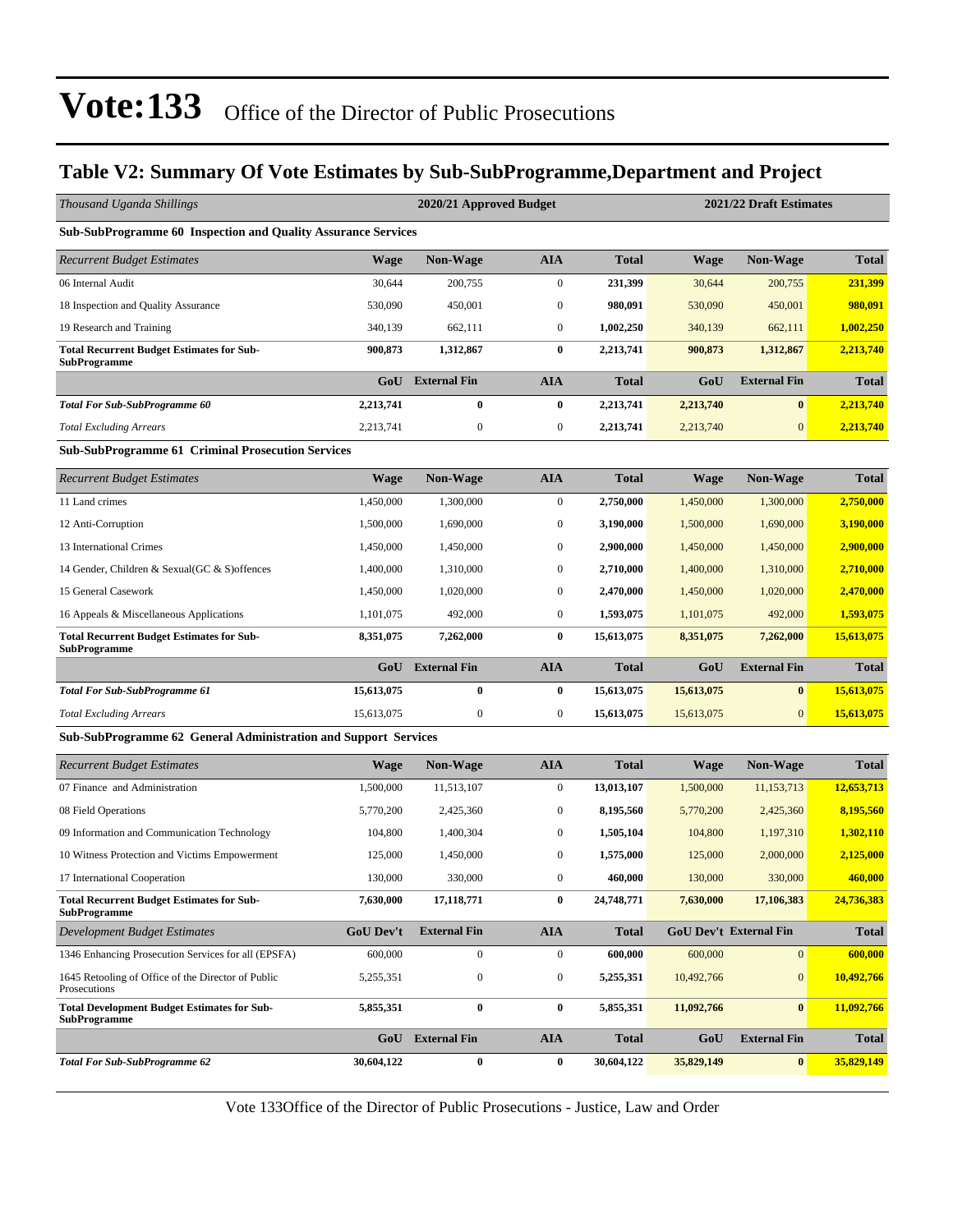| <b>Total Excluding Arrears</b> | 30.604.122 |   | 30,604,122 | 34,591,734 | 34.591.734 |
|--------------------------------|------------|---|------------|------------|------------|
| <b>Total Vote 133</b>          | 48.430.938 | 0 | 48.430.938 | 53,655,965 | 53,655,965 |
| <b>Total Excluding Arrears</b> | 48,430,938 |   | 48.430.938 | 52,418,549 | 52,418,549 |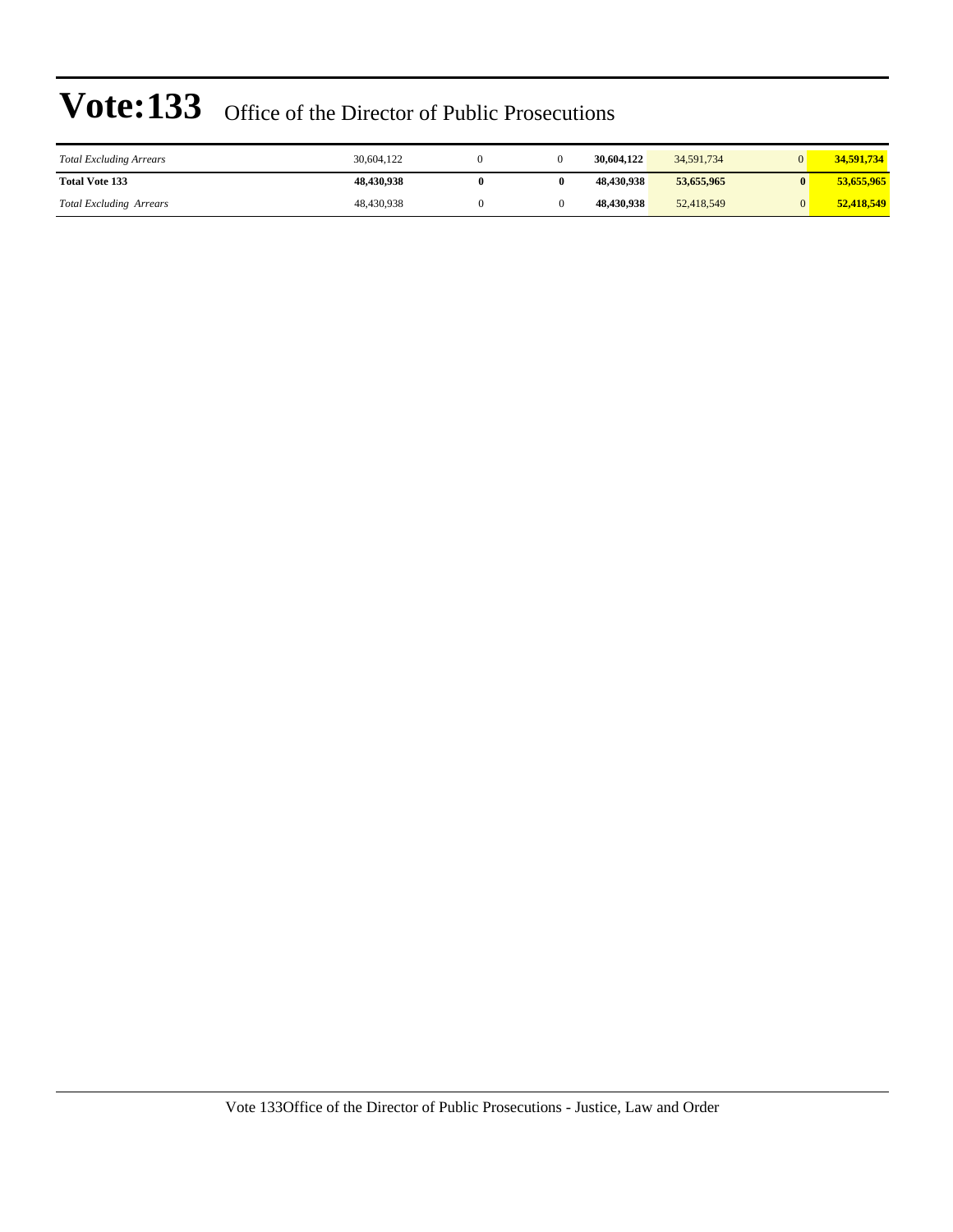### **Table V3: Summary Vote Estimates by Item**

| Thousand Uganda Shillings                                     |            | 2020/21 Approved Budget |                  |            | 2021/22 Draft Estimates |                     |                |  |
|---------------------------------------------------------------|------------|-------------------------|------------------|------------|-------------------------|---------------------|----------------|--|
|                                                               | GoU        | <b>External Fin</b>     | AIA              | Total      | GoU                     | <b>External Fin</b> | <b>Total</b>   |  |
| <b>Employees, Goods and Services (Outputs Provided)</b>       | 47,230,938 | $\bf{0}$                | $\bf{0}$         | 47,230,938 | 47,218,549              | $\bf{0}$            | 47,218,549     |  |
| 211101 General Staff Salaries                                 | 16,611,948 | $\bf{0}$                | $\bf{0}$         | 16,611,948 | 16,611,948              | $\bf{0}$            | 16,611,948     |  |
| 211103 Allowances (Inc. Casuals, Temporary)                   | 1,555,087  | $\bf{0}$                | $\bf{0}$         | 1,555,087  | 3,614,400               | $\bf{0}$            | 3,614,400      |  |
| 211104 Statutory salaries                                     | 270,000    | $\bf{0}$                | $\bf{0}$         | 270,000    | 270,000                 | $\bf{0}$            | 270,000        |  |
| 212102 Pension for General Civil Service                      | 329,878    | $\bf{0}$                | $\bf{0}$         | 329,878    | 334,302                 | $\bf{0}$            | 334,302        |  |
| 213001 Medical expenses (To employees)                        | 120,000    | $\bf{0}$                | $\bf{0}$         | 120,000    | 120,000                 | $\bf{0}$            | 120,000        |  |
| 213002 Incapacity, death benefits and funeral expenses        | 214,052    | $\bf{0}$                | $\bf{0}$         | 214,052    | 214,052                 | $\bf{0}$            | 214,052        |  |
| 213004 Gratuity Expenses                                      | 703,208    | $\bf{0}$                | $\bf{0}$         | 703,208    | 686,394                 | $\bf{0}$            | 686,394        |  |
| 221001 Advertising and Public Relations                       | 49,092     | $\bf{0}$                | $\bf{0}$         | 49,092     | 69,399                  | $\bf{0}$            | 69,399         |  |
| 221002 Workshops and Seminars                                 | 147,853    | $\bf{0}$                | $\bf{0}$         | 147,853    | 40,812                  | $\bf{0}$            | 40,812         |  |
| 221003 Staff Training                                         | 511,807    | $\bf{0}$                | $\bf{0}$         | 511,807    | 726,144                 | $\bf{0}$            | 726,144        |  |
| 221006 Commissions and related charges                        | 200,000    | $\bf{0}$                | $\bf{0}$         | 200,000    | 200,000                 | $\bf{0}$            | 200,000        |  |
| 221007 Books, Periodicals & Newspapers                        | 28,308     | $\bf{0}$                | $\bf{0}$         | 28,308     | 28,308                  | $\bf{0}$            | 28,308         |  |
| 221008 Computer supplies and Information Technology<br>(TT)   | 200,000    | $\bf{0}$                | $\bf{0}$         | 200,000    | 400,000                 | $\bf{0}$            | 400,000        |  |
| 221009 Welfare and Entertainment                              | 679,505    | $\bf{0}$                | $\boldsymbol{0}$ | 679,505    | 806,118                 | $\bf{0}$            | 806,118        |  |
| 221011 Printing, Stationery, Photocopying and Binding         | 1,652,474  | $\bf{0}$                | $\bf{0}$         | 1,652,474  | 2,694,248               | $\bf{0}$            | 2,694,248      |  |
| 221012 Small Office Equipment                                 | 350,000    | $\bf{0}$                | $\bf{0}$         | 350,000    | 250,000                 | $\bf{0}$            | 250,000        |  |
| 221016 IFMS Recurrent costs                                   | 263,133    | $\bf{0}$                | $\bf{0}$         | 263,133    | 263,133                 | $\bf{0}$            | 263,133        |  |
| 221017 Subscriptions                                          | 153,011    | $\bf{0}$                | $\bf{0}$         | 153,011    | 153,011                 | $\bf{0}$            | 153,011        |  |
| 221020 IPPS Recurrent Costs                                   | 150,000    | $\bf{0}$                | $\bf{0}$         | 150,000    | 150,000                 | $\bf{0}$            | 150,000        |  |
| 222001 Telecommunications                                     | 252,000    | $\bf{0}$                | $\bf{0}$         | 252,000    | 231,670                 | $\bf{0}$            | 231,670        |  |
| 222003 Information and communications technology<br>(ICT)     | 3,958,096  | $\bf{0}$                | 0                | 3,958,096  | 3,958,096               | $\bf{0}$            | 3,958,096      |  |
| 223001 Property Expenses                                      | 120,000    | $\bf{0}$                | $\bf{0}$         | 120,000    | 120,000                 | $\bf{0}$            | <b>120,000</b> |  |
| 223003 Rent – (Produced Assets) to private entities           | 2,477,975  | $\bf{0}$                | $\bf{0}$         | 2,477,975  | 2,477,975               | $\bf{0}$            | 2,477,975      |  |
| 223004 Guard and Security services                            | 723,832    | $\bf{0}$                | $\bf{0}$         | 723,832    | 723,832                 | $\bf{0}$            | 723,832        |  |
| 223005 Electricity                                            | 320,143    | $\bf{0}$                | $\bf{0}$         | 320,143    | 418,200                 | $\bf{0}$            | 418,200        |  |
| 223006 Water                                                  | 67,950     | $\bf{0}$                | $\bf{0}$         | 67,950     | 63,000                  | $\bf{0}$            | 63,000         |  |
| 224003 Classified Expenditure                                 | 8,705,829  | $\bf{0}$                | $\bf{0}$         | 8,705,829  | 5,560,087               | $\bf{0}$            | 5,560,087      |  |
| 224004 Cleaning and Sanitation                                | 25,231     | 0                       | $\bf{0}$         | 25,231     | 50,000                  | $\bf{0}$            | 50,000         |  |
| 225001 Consultancy Services- Short term                       | 420,000    | $\bf{0}$                | $\bf{0}$         | 420,000    | $\bf{0}$                | $\bf{0}$            | $\mathbf{0}$   |  |
| 227001 Travel inland                                          | 1,548,293  | $\bf{0}$                | 0                | 1,548,293  | 1,802,946               | $\bf{0}$            | 1,802,946      |  |
| 227002 Travel abroad                                          | 801,364    | $\bf{0}$                | 0                | 801,364    | 510,000                 | $\bf{0}$            | 510,000        |  |
| 227004 Fuel, Lubricants and Oils                              | 1,697,498  | $\bf{0}$                | 0                | 1,697,498  | 1,863,973               | $\bf{0}$            | 1,863,973      |  |
| 228002 Maintenance - Vehicles                                 | 1,463,370  | $\bf{0}$                | $\bf{0}$         | 1,463,370  | 1,309,784               | $\bf{0}$            | 1,309,784      |  |
| 228003 Maintenance – Machinery, Equipment $\&$<br>Furniture   | 220,000    | $\bf{0}$                | 0                | 220,000    | 136,716                 | $\bf{0}$            | 136,716        |  |
| 281504 Monitoring, Supervision & Appraisal of Capital<br>work | 240,000    | $\bf{0}$                | $\bf{0}$         | 240,000    | 360,000                 | $\bf{0}$            | 360,000        |  |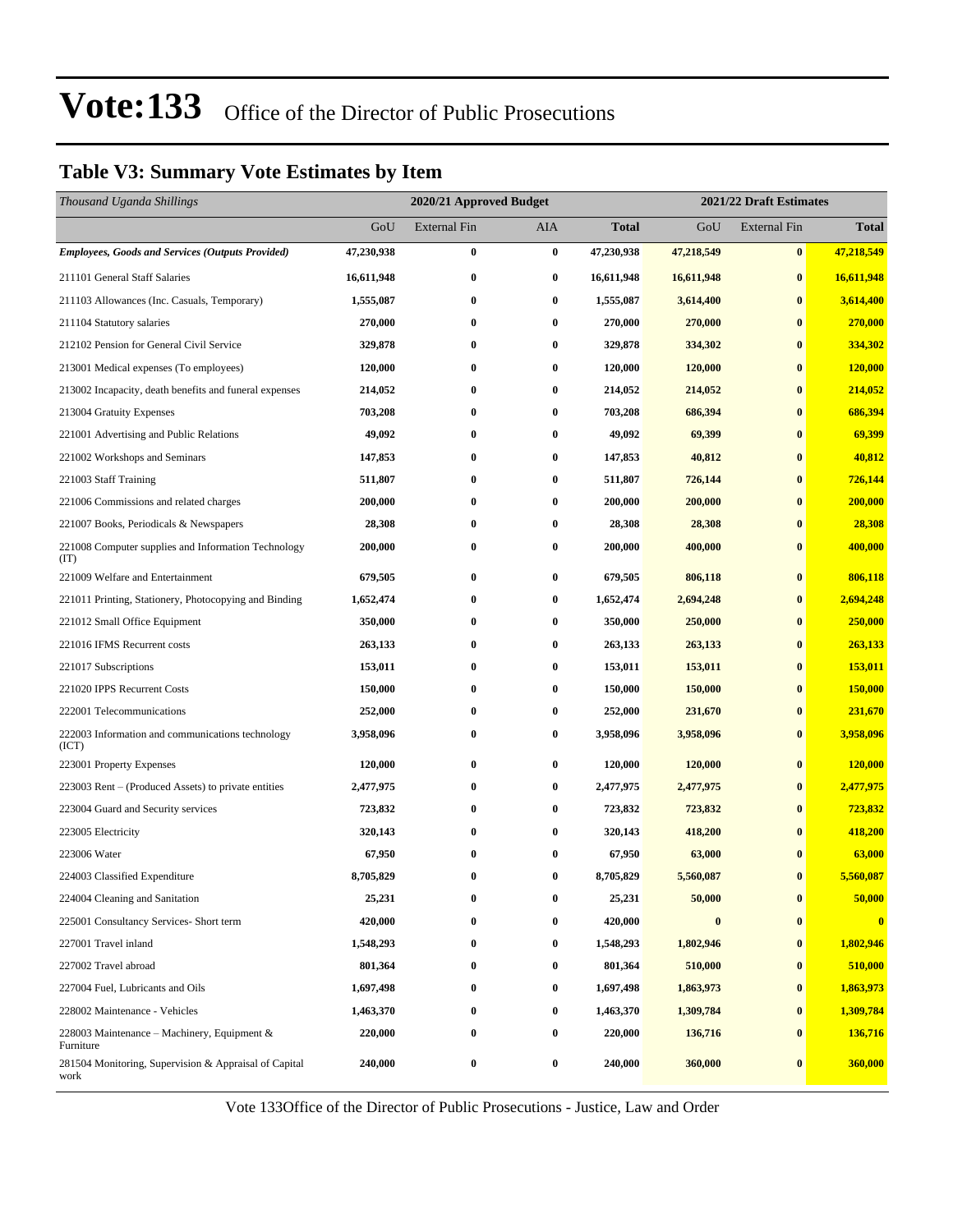| <b>Investment</b> (Capital Purchases) | 1,200,000  | $\bf{0}$     | $\mathbf{0}$ | 1.200.000  | 5,200,000  | $\mathbf{0}$   | 5,200,000  |
|---------------------------------------|------------|--------------|--------------|------------|------------|----------------|------------|
| 312101 Non-Residential Buildings      | 900,000    | $\bf{0}$     | $\mathbf{0}$ | 900,000    | 900,000    | $\mathbf{0}$   | 900,000    |
| 312201 Transport Equipment            | $\bf{0}$   | $\bf{0}$     | $\bf{0}$     | $\bf{0}$   | 4,000,000  | $\bf{0}$       | 4,000,000  |
| 312203 Furniture & Fixtures           | 300,000    | $\bf{0}$     | $\mathbf{0}$ | 300,000    | 300,000    | $\bf{0}$       | 300,000    |
| <b>Arrears</b>                        | $\bf{0}$   | $\bf{0}$     | $\mathbf{0}$ | $\bf{0}$   | 1,237,415  | $\mathbf{0}$   | 1,237,415  |
| 321605 Domestic arrears (Budgeting)   | $\bf{0}$   | $\bf{0}$     | $\mathbf{0}$ | $\bf{0}$   | 1,237,415  | $\mathbf{0}$   | 1,237,415  |
| <b>Grand Total Vote 133</b>           | 48,430,938 | $\bf{0}$     | $\bf{0}$     | 48.430.938 | 53,655,965 | $\bf{0}$       | 53,655,965 |
| <b>Total Excluding Arrears</b>        | 48,430,938 | $\mathbf{0}$ | $\mathbf{0}$ | 48,430,938 | 52,418,549 | $\overline{0}$ | 52,418,549 |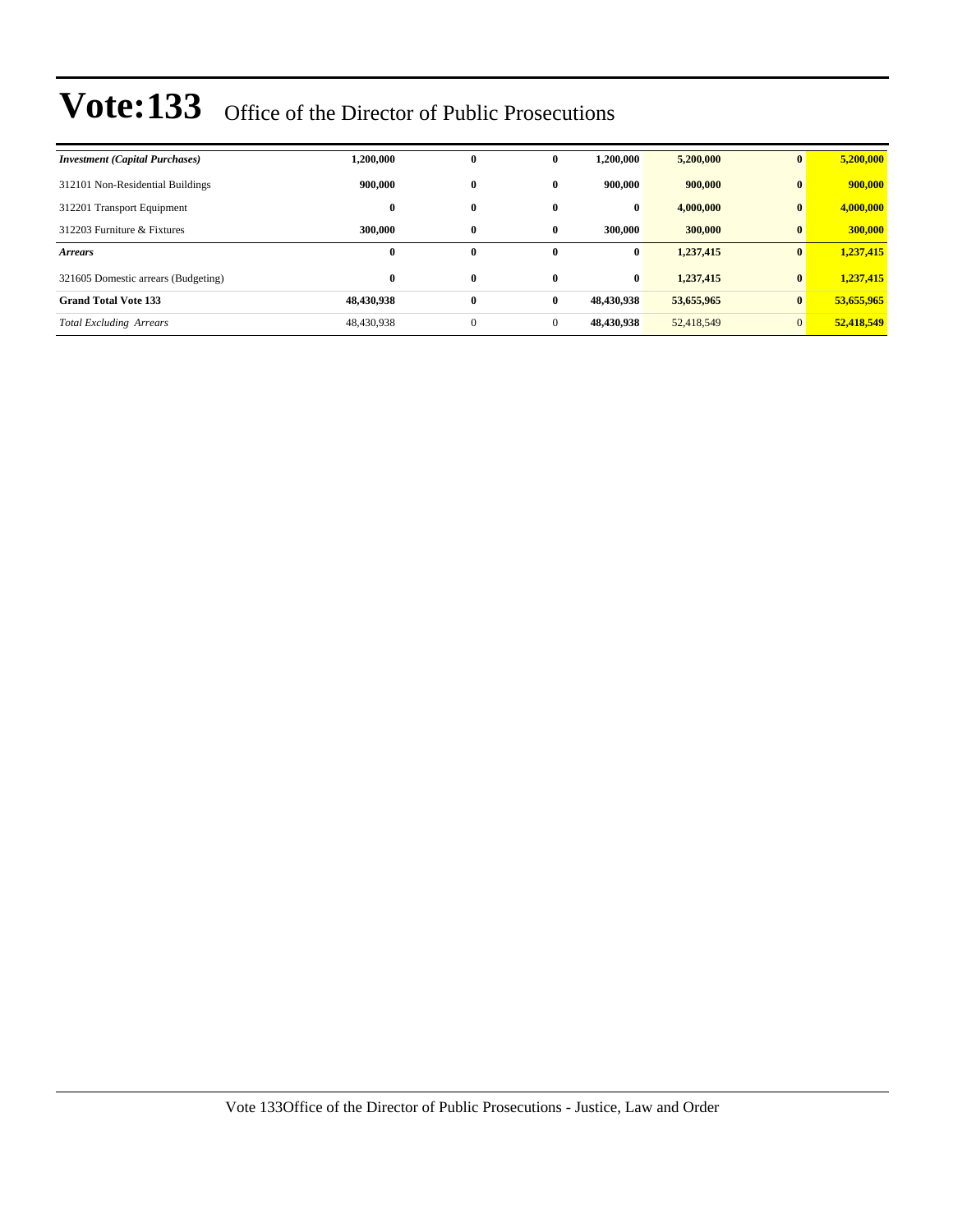### **Table V4: Detailed Estimates by Sub-SubProgramme, Department,Project and Output and Item**

### *Sub-SubProgrammme 60 Inspection and Quality Assurance Services*

*Recurrent Budget Estimates*

#### **Department 06 Internal Audit**

| Thousand Uganda Shillings                   |              | 2020/21 Approved Budget |                |              |              | 2021/22 Draft Estimates |              |
|---------------------------------------------|--------------|-------------------------|----------------|--------------|--------------|-------------------------|--------------|
| <b>Outputs Provided</b>                     | Wage         | Non Wage                | <b>AIA</b>     | <b>Total</b> | Wage         | Non Wage                | <b>Total</b> |
| <b>Budget Output 126006 Internal Audit</b>  |              |                         |                |              |              |                         |              |
| 211101 General Staff Salaries               | 30,644       | $\mathbf{0}$            | $\overline{0}$ | 30,644       | 30,644       | $\mathbf{0}$            | 30,644       |
| 211103 Allowances (Inc. Casuals, Temporary) | $\mathbf{0}$ | 30,600                  | $\overline{0}$ | 30,600       | $\mathbf{0}$ | 30,600                  | 30,600       |
| 221003 Staff Training                       | $\mathbf{0}$ | 30,000                  | $\overline{0}$ | 30,000       | $\mathbf{0}$ | 30,000                  | 30,000       |
| 221009 Welfare and Entertainment            | $\mathbf{0}$ | 11,656                  | $\overline{0}$ | 11,656       | $\mathbf{0}$ | 11,656                  | 11,656       |
| 227001 Travel inland                        | $\mathbf{0}$ | 78,000                  | $\overline{0}$ | 78,000       | $\mathbf{0}$ | 90,000                  | 90,000       |
| 227002 Travel abroad                        | $\mathbf{0}$ | 12,000                  | $\overline{0}$ | 12,000       | $\mathbf{0}$ | $\mathbf{0}$            | $\mathbf{0}$ |
| 227004 Fuel, Lubricants and Oils            | $\mathbf{0}$ | 38,499                  | $\overline{0}$ | 38,499       | $\mathbf{0}$ | 38,499                  | 38,499       |
| <b>Total Cost of Budget Output 06</b>       | 30,644       | 200,755                 | 0              | 231,399      | 30,644       | 200,755                 | 231,399      |
| <b>Total Cost Of Outputs Provided</b>       | 30,644       | 200,755                 | $\bf{0}$       | 231,399      | 30,644       | 200,755                 | 231,399      |
| <b>Total Cost for Department 06</b>         | 30,644       | 200,755                 | $\bf{0}$       | 231,399      | 30,644       | 200,755                 | 231,399      |
| <b>Total Excluding Arrears</b>              | 30,644       | 200,755                 | $\mathbf{0}$   | 231,399      | 30,644       | 200,755                 | 231,399      |

**Department 18 Inspection and Quality Assurance**

| Thousand Uganda Shillings                                    |                | 2020/21 Approved Budget |              |              | 2021/22 Draft Estimates |              |              |
|--------------------------------------------------------------|----------------|-------------------------|--------------|--------------|-------------------------|--------------|--------------|
| <b>Outputs Provided</b>                                      | Wage           | Non Wage                | <b>AIA</b>   | <b>Total</b> | Wage                    | Non Wage     | <b>Total</b> |
| <b>Budget Output 126005 Inspection and Quality Assurance</b> |                |                         |              |              |                         |              |              |
| 211101 General Staff Salaries                                | 530,090        | $\mathbf{0}$            | $\mathbf{0}$ | 530,090      | 530,090                 | $\mathbf{0}$ | 530,090      |
| 221009 Welfare and Entertainment                             | $\mathbf{0}$   | 88,154                  | $\mathbf{0}$ | 88,154       | $\mathbf{0}$            | 88,154       | 88,154       |
| 221011 Printing, Stationery, Photocopying and Binding        | $\overline{0}$ | 123,000                 | $\mathbf{0}$ | 123,000      | $\mathbf{0}$            | 123,000      | 123,000      |
| 227001 Travel inland                                         | $\mathbf{0}$   | 16,757                  | $\mathbf{0}$ | 16,757       | $\mathbf{0}$            | 16,757       | 16,757       |
| 227004 Fuel, Lubricants and Oils                             | $\mathbf{0}$   | 157,806                 | $\mathbf{0}$ | 157,806      | $\mathbf{0}$            | 157,806      | 157,806      |
| 228002 Maintenance - Vehicles                                | $\mathbf{0}$   | 64,284                  | $\mathbf{0}$ | 64,284       | $\mathbf{0}$            | 64,284       | 64,284       |
| <b>Total Cost of Budget Output 05</b>                        | 530,090        | 450,001                 | 0            | 980,091      | 530,090                 | 450,001      | 980,091      |
| <b>Total Cost Of Outputs Provided</b>                        | 530,090        | 450,001                 | $\bf{0}$     | 980,091      | 530,090                 | 450,001      | 980,091      |
| <b>Total Cost for Department 18</b>                          | 530,090        | 450,001                 | $\bf{0}$     | 980,091      | 530,090                 | 450,001      | 980,091      |
| <b>Total Excluding Arrears</b>                               | 530,090        | 450,001                 | $\mathbf{0}$ | 980,091      | 530,090                 | 450,001      | 980,091      |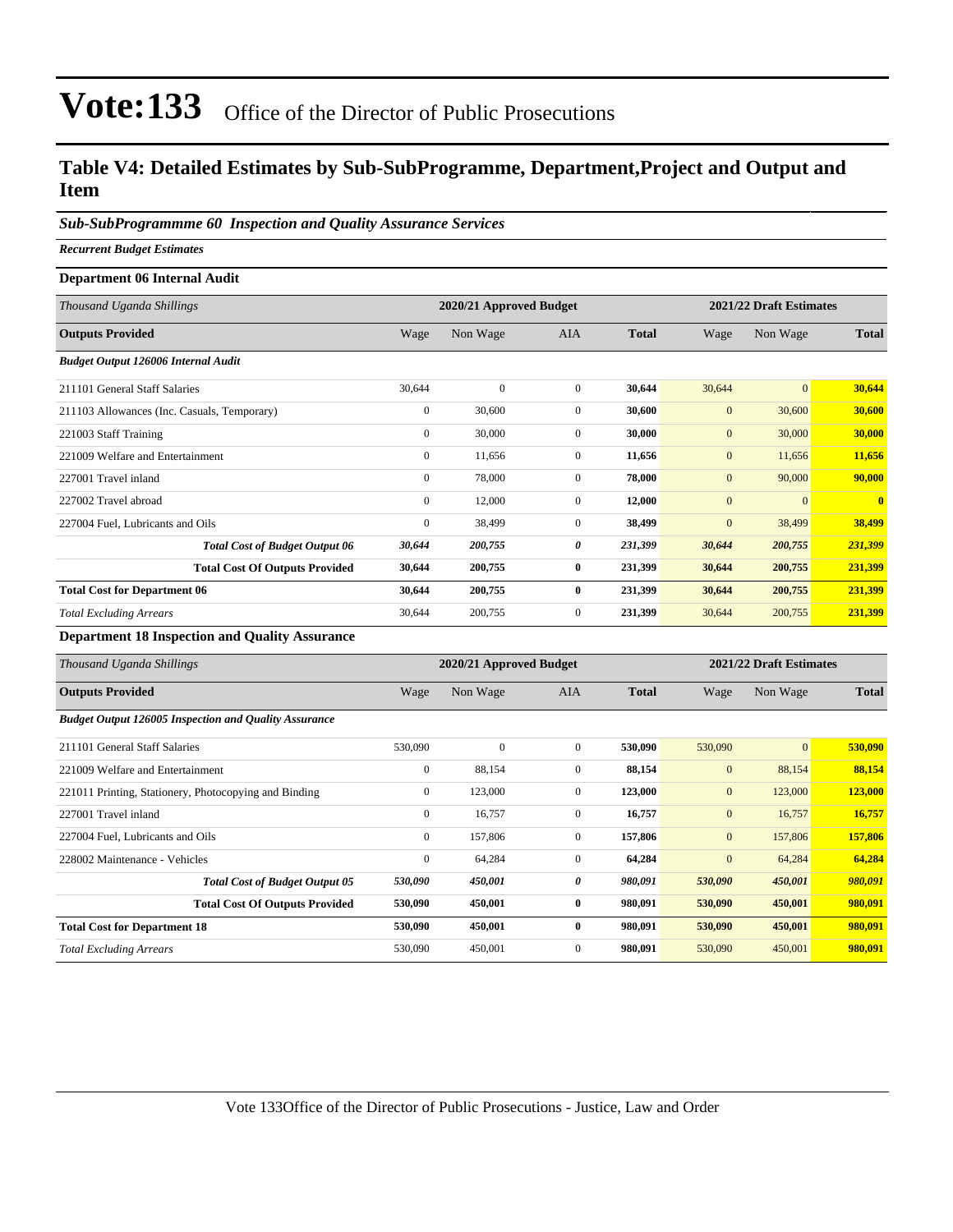#### **Department 19 Research and Training**

| Thousand Uganda Shillings                                      |                  | 2020/21 Approved Budget |                  |              |                  | 2021/22 Draft Estimates |                |  |
|----------------------------------------------------------------|------------------|-------------------------|------------------|--------------|------------------|-------------------------|----------------|--|
| <b>Outputs Provided</b>                                        | Wage             | Non Wage                | AIA              | <b>Total</b> | Wage             | Non Wage                | <b>Total</b>   |  |
| <b>Budget Output 126004 Trained Professionals and Research</b> |                  |                         |                  |              |                  |                         |                |  |
| 211101 General Staff Salaries                                  | 340,139          | $\mathbf{0}$            | $\overline{0}$   | 340,139      | 340,139          | $\mathbf{0}$            | 340,139        |  |
| 211103 Allowances (Inc. Casuals, Temporary)                    | $\boldsymbol{0}$ | 46,616                  | $\mathbf{0}$     | 46,616       | $\mathbf{0}$     | 46,616                  | 46,616         |  |
| 221003 Staff Training                                          | $\boldsymbol{0}$ | 266,144                 | $\mathbf{0}$     | 266,144      | $\mathbf{0}$     | 516,144                 | 516,144        |  |
| 224003 Classified Expenditure                                  | $\boldsymbol{0}$ | 250,000                 | $\boldsymbol{0}$ | 250,000      | $\mathbf{0}$     | $\mathbf{0}$            | $\mathbf{0}$   |  |
| 227001 Travel inland                                           | $\boldsymbol{0}$ | 26,500                  | $\boldsymbol{0}$ | 26,500       | $\mathbf{0}$     | 48,400                  | 48,400         |  |
| 227002 Travel abroad                                           | $\mathbf{0}$     | 21,900                  | $\mathbf{0}$     | 21,900       | $\mathbf{0}$     | $\mathbf{0}$            | $\bf{0}$       |  |
| 227004 Fuel, Lubricants and Oils                               | $\boldsymbol{0}$ | 24,600                  | $\mathbf{0}$     | 24,600       | $\mathbf{0}$     | 24,600                  | 24,600         |  |
| 228002 Maintenance - Vehicles                                  | $\boldsymbol{0}$ | 26,351                  | $\mathbf{0}$     | 26,351       | $\mathbf{0}$     | 26,351                  | 26,351         |  |
| <b>Total Cost of Budget Output 04</b>                          | 340,139          | 662,111                 | 0                | 1,002,250    | 340,139          | 662,111                 | 1,002,250      |  |
| <b>Total Cost Of Outputs Provided</b>                          | 340,139          | 662,111                 | $\bf{0}$         | 1,002,250    | 340,139          | 662,111                 | 1,002,250      |  |
| <b>Total Cost for Department 19</b>                            | 340,139          | 662,111                 | $\bf{0}$         | 1,002,250    | 340,139          | 662,111                 | 1,002,250      |  |
| <b>Total Excluding Arrears</b>                                 | 340,139          | 662,111                 | $\mathbf{0}$     | 1,002,250    | 340,139          | 662,111                 | 1,002,250      |  |
|                                                                |                  |                         |                  |              |                  |                         |                |  |
|                                                                | GoU              | <b>External Fin</b>     | <b>AIA</b>       | <b>Total</b> | GoU              | <b>External Fin</b>     | <b>Total</b>   |  |
| <b>Total Cost for Sub-SubProgramme 60</b>                      | 2,213,741        | $\bf{0}$                | 0                | 2,213,741    | 2,213,740        | $\bf{0}$                | 2,213,740      |  |
| <b>Total Excluding Arrears</b>                                 | 2,213,741        | $\boldsymbol{0}$        | $\boldsymbol{0}$ | 2,213,741    | 2,213,740        | $\mathbf{0}$            | 2,213,740      |  |
| <b>Sub-SubProgrammme 61 Criminal Prosecution Services</b>      |                  |                         |                  |              |                  |                         |                |  |
| <b>Recurrent Budget Estimates</b>                              |                  |                         |                  |              |                  |                         |                |  |
| <b>Department 11 Land crimes</b>                               |                  |                         |                  |              |                  |                         |                |  |
| Thousand Uganda Shillings                                      |                  | 2020/21 Approved Budget |                  |              |                  | 2021/22 Draft Estimates |                |  |
| <b>Outputs Provided</b>                                        | Wage             | Non Wage                | AIA              | <b>Total</b> | Wage             | Non Wage                | <b>Total</b>   |  |
| <b>Budget Output 126102 Lands Crimes cases Prosecuted</b>      |                  |                         |                  |              |                  |                         |                |  |
| 211101 General Staff Salaries                                  | 1,450,000        | $\boldsymbol{0}$        | $\boldsymbol{0}$ | 1,450,000    | 1,450,000        | $\mathbf{0}$            | 1,450,000      |  |
| 211103 Allowances (Inc. Casuals, Temporary)                    | $\boldsymbol{0}$ | 46,615                  | $\mathbf{0}$     | 46,615       | $\mathbf{0}$     | 46,615                  | 46,615         |  |
| 221002 Workshops and Seminars                                  | $\boldsymbol{0}$ | 74,441                  | $\mathbf{0}$     | 74,441       | $\mathbf{0}$     | $\mathbf{0}$            | $\bf{0}$       |  |
| 221011 Printing, Stationery, Photocopying and Binding          | $\boldsymbol{0}$ | 165,000                 | $\boldsymbol{0}$ | 165,000      | $\mathbf{0}$     | 239,441                 | <u>239,441</u> |  |
| 224003 Classified Expenditure                                  | $\mathbf{0}$     | 650,000                 | $\boldsymbol{0}$ | 650,000      | $\boldsymbol{0}$ | 650,000                 | 650,000        |  |
| 227001 Travel inland                                           | $\mathbf{0}$     | 106,185                 | $\boldsymbol{0}$ | 106,185      | $\boldsymbol{0}$ | 162,895                 | 162,895        |  |
| 227002 Travel abroad                                           | $\boldsymbol{0}$ | 56,710                  | $\boldsymbol{0}$ | 56,710       | $\mathbf{0}$     | $\mathbf{0}$            | $\bf{0}$       |  |
| 227004 Fuel, Lubricants and Oils                               | $\boldsymbol{0}$ | 178,903                 | $\boldsymbol{0}$ | 178,903      | $\boldsymbol{0}$ | 178,903                 | 178,903        |  |
| 228002 Maintenance - Vehicles                                  | $\boldsymbol{0}$ | 22,146                  | $\boldsymbol{0}$ | 22,146       | $\boldsymbol{0}$ | 22,146                  | 22,146         |  |
| <b>Total Cost of Budget Output 02</b>                          | 1,450,000        | 1,300,000               | 0                | 2,750,000    | 1,450,000        | 1,300,000               | 2,750,000      |  |
| <b>Total Cost Of Outputs Provided</b>                          | 1,450,000        | 1,300,000               | $\bf{0}$         | 2,750,000    | 1,450,000        | 1,300,000               | 2,750,000      |  |
| <b>Total Cost for Department 11</b>                            | 1,450,000        | 1,300,000               | $\bf{0}$         | 2,750,000    | 1,450,000        | 1,300,000               | 2,750,000      |  |
| <b>Total Excluding Arrears</b>                                 | 1,450,000        | 1,300,000               | $\boldsymbol{0}$ | 2,750,000    | 1,450,000        | 1,300,000               | 2,750,000      |  |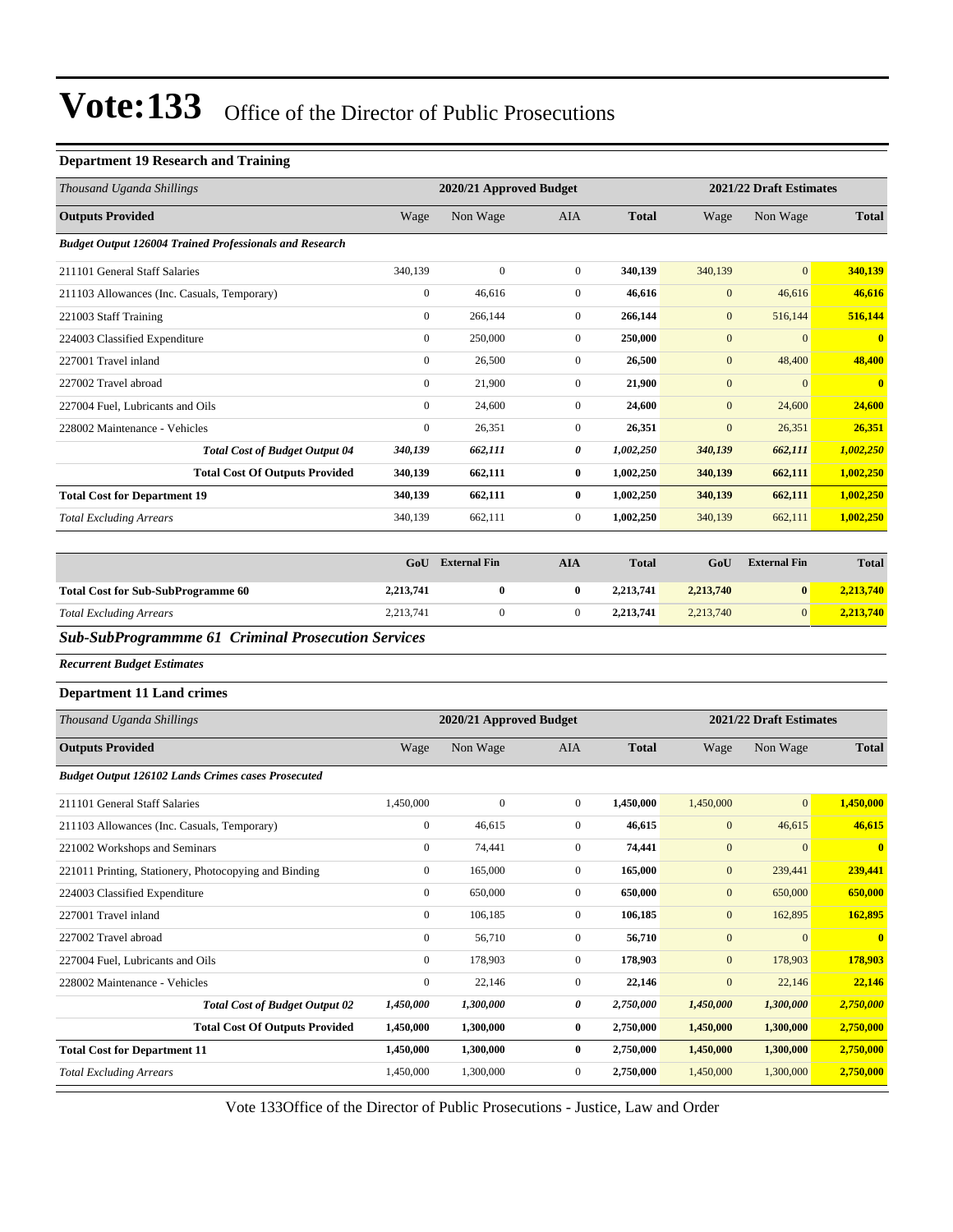#### **Department 12 Anti-Corruption**

| Thousand Uganda Shillings                                         |                  | 2020/21 Approved Budget |                  |              |                  | 2021/22 Draft Estimates |                         |
|-------------------------------------------------------------------|------------------|-------------------------|------------------|--------------|------------------|-------------------------|-------------------------|
| <b>Outputs Provided</b>                                           | Wage             | Non Wage                | AIA              | <b>Total</b> | Wage             | Non Wage                | <b>Total</b>            |
| <b>Budget Output 126103 Anti-Corruption Cases Prosecuted</b>      |                  |                         |                  |              |                  |                         |                         |
| 211101 General Staff Salaries                                     | 1,500,000        | $\mathbf{0}$            | $\mathbf{0}$     | 1,500,000    | 1,500,000        | $\mathbf{0}$            | 1,500,000               |
| 211103 Allowances (Inc. Casuals, Temporary)                       | $\boldsymbol{0}$ | 86,615                  | $\boldsymbol{0}$ | 86,615       | $\mathbf{0}$     | 86,615                  | 86,615                  |
| 213002 Incapacity, death benefits and funeral expenses            | $\boldsymbol{0}$ | 74,052                  | $\boldsymbol{0}$ | 74,052       | $\boldsymbol{0}$ | 74,052                  | 74,052                  |
| 221009 Welfare and Entertainment                                  | $\boldsymbol{0}$ | 27,165                  | $\boldsymbol{0}$ | 27,165       | $\mathbf{0}$     | 27,165                  | 27,165                  |
| 221011 Printing, Stationery, Photocopying and Binding             | $\boldsymbol{0}$ | 165,000                 | $\boldsymbol{0}$ | 165,000      | $\boldsymbol{0}$ | 165,000                 | 165,000                 |
| 224003 Classified Expenditure                                     | $\boldsymbol{0}$ | 873,000                 | $\boldsymbol{0}$ | 873,000      | $\boldsymbol{0}$ | 873,000                 | 873,000                 |
| 227001 Travel inland                                              | $\mathbf{0}$     | 258,555                 | $\boldsymbol{0}$ | 258,555      | $\mathbf{0}$     | 258,555                 | 258,555                 |
| 227002 Travel abroad                                              | $\boldsymbol{0}$ | 56,710                  | $\boldsymbol{0}$ | 56,710       | $\mathbf{0}$     | $\mathbf{0}$            | $\overline{\mathbf{0}}$ |
| 227004 Fuel, Lubricants and Oils                                  | $\boldsymbol{0}$ | 118,903                 | $\boldsymbol{0}$ | 118,903      | $\boldsymbol{0}$ | 175,613                 | 175,613                 |
| 228002 Maintenance - Vehicles                                     | $\boldsymbol{0}$ | 30,000                  | $\mathbf{0}$     | 30,000       | $\mathbf{0}$     | 30,000                  | 30,000                  |
| <b>Total Cost of Budget Output 03</b>                             | 1,500,000        | 1,690,000               | $\pmb{\theta}$   | 3,190,000    | 1,500,000        | 1,690,000               | 3,190,000               |
| <b>Total Cost Of Outputs Provided</b>                             | 1,500,000        | 1,690,000               | $\bf{0}$         | 3,190,000    | 1,500,000        | 1,690,000               | 3,190,000               |
| <b>Total Cost for Department 12</b>                               | 1,500,000        | 1,690,000               | $\bf{0}$         | 3,190,000    | 1,500,000        | 1,690,000               | 3,190,000               |
| <b>Total Excluding Arrears</b>                                    | 1,500,000        | 1,690,000               | $\overline{0}$   | 3,190,000    | 1,500,000        | 1,690,000               | 3,190,000               |
| <b>Department 13 International Crimes</b>                         |                  |                         |                  |              |                  |                         |                         |
| Thousand Uganda Shillings                                         |                  | 2020/21 Approved Budget |                  |              |                  | 2021/22 Draft Estimates |                         |
| <b>Outputs Provided</b>                                           | Wage             | Non Wage                | AIA              | <b>Total</b> | Wage             | Non Wage                | <b>Total</b>            |
| <b>Budget Output 126104 International Crimes cases Prosecuted</b> |                  |                         |                  |              |                  |                         |                         |
| 211101 General Staff Salaries                                     | 1,450,000        | $\mathbf{0}$            | $\boldsymbol{0}$ | 1,450,000    | 1,450,000        | $\mathbf{0}$            | 1,450,000               |
| 211103 Allowances (Inc. Casuals, Temporary)                       | $\boldsymbol{0}$ | 46,615                  | $\mathbf{0}$     | 46,615       | $\boldsymbol{0}$ | 46,615                  | 46,615                  |
| 221011 Printing, Stationery, Photocopying and Binding             | $\boldsymbol{0}$ | 165,718                 | $\mathbf{0}$     | 165,718      | $\mathbf{0}$     | 165,718                 | 165,718                 |
| 224003 Classified Expenditure                                     | $\mathbf{0}$     | 826,000                 | $\boldsymbol{0}$ | 826,000      | $\mathbf{0}$     | 826,000                 | 826,000                 |
| 227001 Travel inland                                              | $\boldsymbol{0}$ | 168,555                 | $\boldsymbol{0}$ | 168,555      | $\mathbf{0}$     | 272,599                 | 272,599                 |
| 227002 Travel abroad                                              | $\boldsymbol{0}$ | 104,044                 | $\boldsymbol{0}$ | 104,044      | $\mathbf{0}$     | $\mathbf{0}$            |                         |
| 227004 Fuel, Lubricants and Oils                                  | $\boldsymbol{0}$ | 78,903                  | $\mathbf 0$      | 78,903       | $\mathbf{0}$     | 78,903                  | 78,903                  |
| 228002 Maintenance - Vehicles                                     | $\boldsymbol{0}$ | 60,165                  | $\boldsymbol{0}$ | 60,165       | $\boldsymbol{0}$ | 60,165                  | 60,165                  |
| <b>Total Cost of Budget Output 04</b>                             | 1,450,000        | 1,450,000               | 0                | 2,900,000    | 1,450,000        | 1,450,000               | 2,900,000               |
| <b>Total Cost Of Outputs Provided</b>                             | 1,450,000        | 1,450,000               | $\bf{0}$         | 2,900,000    | 1,450,000        | 1,450,000               | 2,900,000               |
| <b>Total Cost for Department 13</b>                               | 1,450,000        | 1,450,000               | 0                | 2,900,000    | 1,450,000        | 1,450,000               | 2,900,000               |
| <b>Total Excluding Arrears</b>                                    | 1,450,000        | 1,450,000               | $\boldsymbol{0}$ | 2,900,000    | 1,450,000        | 1,450,000               | 2,900,000               |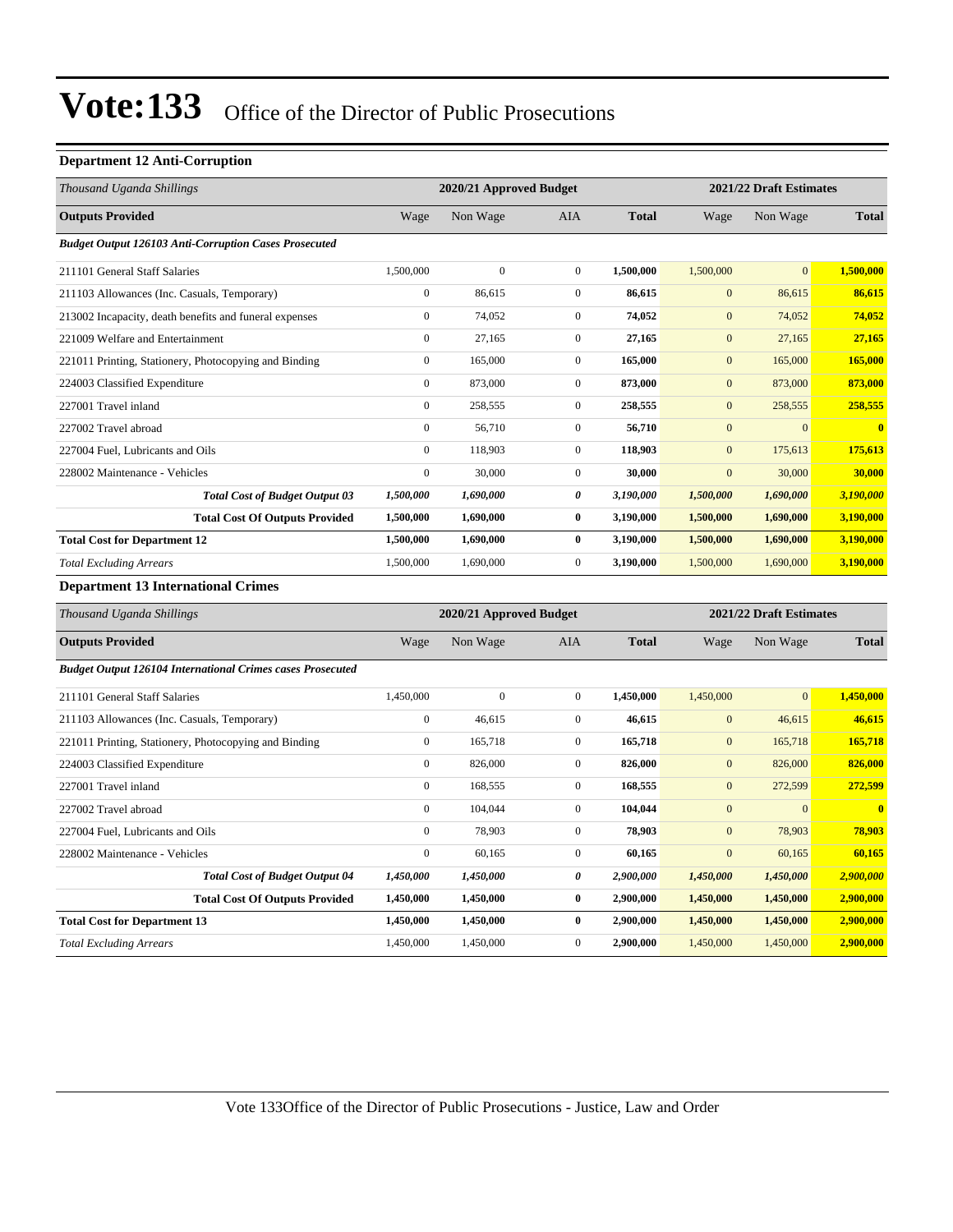#### **Department 14 Gender, Children & Sexual(GC & S)offences**

| Thousand Uganda Shillings                                                  |                  |                         | 2020/21 Approved Budget<br>2021/22 Draft Estimates |              |                  |                         |              |
|----------------------------------------------------------------------------|------------------|-------------------------|----------------------------------------------------|--------------|------------------|-------------------------|--------------|
| <b>Outputs Provided</b>                                                    | Wage             | Non Wage                | AIA                                                | <b>Total</b> | Wage             | Non Wage                | <b>Total</b> |
| Budget Output 126101 Gender, Children and Sexual offences cases prosecuted |                  |                         |                                                    |              |                  |                         |              |
| 211101 General Staff Salaries                                              | 1,400,000        | $\mathbf{0}$            | $\mathbf{0}$                                       | 1,400,000    | 1,400,000        | $\mathbf{0}$            | 1,400,000    |
| 211103 Allowances (Inc. Casuals, Temporary)                                | $\boldsymbol{0}$ | 172,918                 | $\mathbf{0}$                                       | 172,918      | $\mathbf{0}$     | 172,918                 | 172,918      |
| 221003 Staff Training                                                      | $\boldsymbol{0}$ | 35,663                  | $\mathbf{0}$                                       | 35,663       | $\mathbf{0}$     | $\boldsymbol{0}$        | $\bf{0}$     |
| 221011 Printing, Stationery, Photocopying and Binding                      | $\boldsymbol{0}$ | 115,718                 | $\mathbf{0}$                                       | 115,718      | $\mathbf{0}$     | 151,381                 | 151,381      |
| 224003 Classified Expenditure                                              | $\boldsymbol{0}$ | 528,000                 | $\mathbf{0}$                                       | 528,000      | $\mathbf{0}$     | 528,000                 | 528,000      |
| 227001 Travel inland                                                       | $\boldsymbol{0}$ | 112,370                 | $\mathbf{0}$                                       | 112,370      | $\mathbf{0}$     | 112,370                 | 112,370      |
| 227004 Fuel, Lubricants and Oils                                           | $\boldsymbol{0}$ | 288,903                 | $\mathbf{0}$                                       | 288,903      | $\mathbf{0}$     | 288,903                 | 288,903      |
| 228002 Maintenance - Vehicles                                              | $\boldsymbol{0}$ | 56,428                  | $\mathbf{0}$                                       | 56,428       | $\boldsymbol{0}$ | 56,428                  | 56,428       |
| <b>Total Cost of Budget Output 01</b>                                      | 1,400,000        | 1,310,000               | 0                                                  | 2,710,000    | 1,400,000        | 1,310,000               | 2,710,000    |
| <b>Total Cost Of Outputs Provided</b>                                      | 1,400,000        | 1,310,000               | $\bf{0}$                                           | 2,710,000    | 1,400,000        | 1,310,000               | 2,710,000    |
| <b>Total Cost for Department 14</b>                                        | 1,400,000        | 1,310,000               | $\bf{0}$                                           | 2,710,000    | 1,400,000        | 1,310,000               | 2,710,000    |
| <b>Total Excluding Arrears</b>                                             | 1,400,000        | 1,310,000               | $\mathbf{0}$                                       | 2,710,000    | 1,400,000        | 1,310,000               | 2,710,000    |
| <b>Department 15 General Casework</b>                                      |                  |                         |                                                    |              |                  |                         |              |
| Thousand Uganda Shillings                                                  |                  | 2020/21 Approved Budget |                                                    |              |                  | 2021/22 Draft Estimates |              |
| <b>Outputs Provided</b>                                                    | Wage             | Non Wage                | AIA                                                | <b>Total</b> | Wage             | Non Wage                | <b>Total</b> |
| Budget Output 126105 General Casework handled                              |                  |                         |                                                    |              |                  |                         |              |
| 211101 General Staff Salaries                                              | 1,450,000        | $\boldsymbol{0}$        | $\mathbf{0}$                                       | 1,450,000    | 1,450,000        | $\mathbf{0}$            | 1,450,000    |
| 211103 Allowances (Inc. Casuals, Temporary)                                | $\boldsymbol{0}$ | 32,000                  | $\mathbf{0}$                                       | 32,000       | $\mathbf{0}$     | 32,000                  | 32,000       |
| 221009 Welfare and Entertainment                                           | $\boldsymbol{0}$ | 34,000                  | $\mathbf{0}$                                       | 34,000       | $\mathbf{0}$     | 34,000                  | 34,000       |
| 221011 Printing, Stationery, Photocopying and Binding                      | $\boldsymbol{0}$ | 95,000                  | $\mathbf{0}$                                       | 95,000       | $\mathbf{0}$     | 95,000                  | 95,000       |
| 224003 Classified Expenditure                                              | $\boldsymbol{0}$ | 558,000                 | $\mathbf{0}$                                       | 558,000      | $\mathbf{0}$     | 558,000                 | 558,000      |
| 227004 Fuel, Lubricants and Oils                                           | $\boldsymbol{0}$ | 158,615                 | $\mathbf{0}$                                       | 158,615      | $\boldsymbol{0}$ | 158,615                 | 158,615      |
| 228002 Maintenance - Vehicles                                              | $\boldsymbol{0}$ | 142,385                 | $\mathbf{0}$                                       | 142,385      | $\boldsymbol{0}$ | 142,385                 | 142,385      |
| <b>Total Cost of Budget Output 05</b>                                      | 1,450,000        | 1,020,000               | 0                                                  | 2,470,000    | 1,450,000        | 1,020,000               | 2,470,000    |
| <b>Total Cost Of Outputs Provided</b>                                      | 1,450,000        | 1,020,000               | $\bf{0}$                                           | 2,470,000    | 1,450,000        | 1,020,000               | 2,470,000    |
| <b>Total Cost for Department 15</b>                                        | 1,450,000        | 1,020,000               | $\bf{0}$                                           | 2,470,000    | 1,450,000        | 1,020,000               | 2,470,000    |
| <b>Total Excluding Arrears</b>                                             | 1,450,000        | 1,020,000               | $\boldsymbol{0}$                                   | 2,470,000    | 1,450,000        | 1,020,000               | 2,470,000    |
| Department 16 Appeals & Miscellaneous Applications                         |                  |                         |                                                    |              |                  |                         |              |
| Thousand Uganda Shillings                                                  |                  | 2020/21 Approved Budget |                                                    |              |                  | 2021/22 Draft Estimates |              |
| <b>Outputs Provided</b>                                                    | Wage             | Non Wage                | AIA                                                | <b>Total</b> | Wage             | Non Wage                | Total        |
| <b>Budget Output 126106 Appeals &amp; Miscellaneous Applications</b>       |                  |                         |                                                    |              |                  |                         |              |
| 211101 General Staff Salaries                                              | 1,101,075        | $\boldsymbol{0}$        | $\mathbf{0}$                                       | 1,101,075    | 1,101,075        | $\boldsymbol{0}$        | 1,101,075    |
| 211103 Allowances (Inc. Casuals, Temporary)                                | $\boldsymbol{0}$ | 32,000                  | $\boldsymbol{0}$                                   | 32,000       | $\mathbf{0}$     | 32,000                  | 32,000       |
| 221009 Welfare and Entertainment                                           | $\boldsymbol{0}$ | 44,000                  | $\boldsymbol{0}$                                   | 44,000       | $\boldsymbol{0}$ | 44,000                  | 44,000       |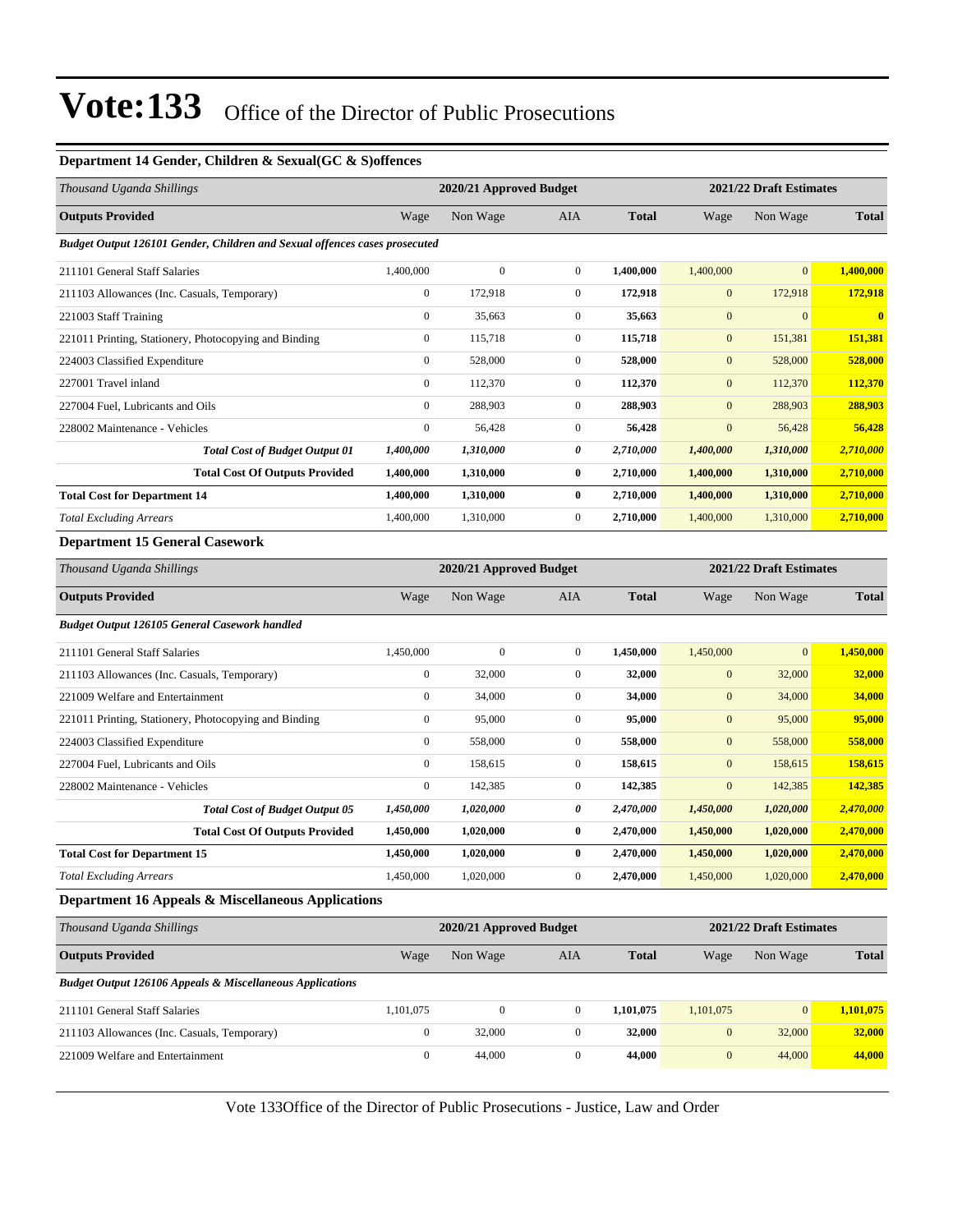| 221011 Printing, Stationery, Photocopying and Binding | $\mathbf{0}$ | 95,000  | $\mathbf{0}$ | 95,000    | $\mathbf{0}$ | 95,000  | 95,000    |
|-------------------------------------------------------|--------------|---------|--------------|-----------|--------------|---------|-----------|
| 224003 Classified Expenditure                         | $\mathbf{0}$ | 100,000 | $\Omega$     | 100,000   | $\mathbf{0}$ | 100,000 | 100,000   |
| 227001 Travel inland                                  | $\mathbf{0}$ | 112,370 | $\mathbf{0}$ | 112,370   | $\mathbf{0}$ | 112,370 | 112,370   |
| 227004 Fuel. Lubricants and Oils                      | $\mathbf{0}$ | 78,615  | $\mathbf{0}$ | 78,615    | $\mathbf{0}$ | 78,615  | 78,615    |
| 228002 Maintenance - Vehicles                         | $\mathbf{0}$ | 30,015  | $\mathbf{0}$ | 30,015    | $\mathbf{0}$ | 30,015  | 30,015    |
| <b>Total Cost of Budget Output 06</b>                 | 1,101,075    | 492,000 | 0            | 1,593,075 | 1,101,075    | 492,000 | 1,593,075 |
| <b>Total Cost Of Outputs Provided</b>                 | 1,101,075    | 492,000 | $\bf{0}$     | 1,593,075 | 1,101,075    | 492,000 | 1,593,075 |
| <b>Total Cost for Department 16</b>                   | 1,101,075    | 492,000 | 0            | 1,593,075 | 1,101,075    | 492,000 | 1,593,075 |
| <b>Total Excluding Arrears</b>                        | 1,101,075    | 492,000 | $\mathbf{0}$ | 1,593,075 | 1,101,075    | 492,000 | 1,593,075 |
|                                                       |              |         |              |           |              |         |           |

|                                           | GoU        | <b>External Fin</b> | AIA | <b>Total</b> | GoU        | <b>External Fin</b> | <b>Total</b> |
|-------------------------------------------|------------|---------------------|-----|--------------|------------|---------------------|--------------|
| <b>Total Cost for Sub-SubProgramme 61</b> | 15,613,075 |                     |     | 15,613,075   | 15,613,075 |                     | 15,613,075   |
| <b>Total Excluding Arrears</b>            | 15.613.075 |                     |     | 15,613,075   | 15.613.075 |                     | 15,613,075   |

*Sub-SubProgrammme 62 General Administration and Support Services*

*Recurrent Budget Estimates*

### **Department 07 Finance and Administration**

| Thousand Uganda Shillings                                         |                  | 2020/21 Approved Budget |                |              | 2021/22 Draft Estimates |                |                         |
|-------------------------------------------------------------------|------------------|-------------------------|----------------|--------------|-------------------------|----------------|-------------------------|
| <b>Outputs Provided</b>                                           | Wage             | Non Wage                | <b>AIA</b>     | <b>Total</b> | Wage                    | Non Wage       | <b>Total</b>            |
| Budget Output 126201 Financial & Administrative Services Provided |                  |                         |                |              |                         |                |                         |
| 211101 General Staff Salaries                                     | 1,190,630        | $\mathbf{0}$            | $\overline{0}$ | 1,190,630    | 1,230,000               | $\overline{0}$ | 1.230,000               |
| 211103 Allowances (Inc. Casuals, Temporary)                       | $\boldsymbol{0}$ | 550,000                 | $\overline{0}$ | 550,000      | $\mathbf{0}$            | 2,338,000      | 2,338,000               |
| 211104 Statutory salaries                                         | 270,000          | $\overline{0}$          | $\overline{0}$ | 270,000      | 270,000                 | $\mathbf{0}$   | 270,000                 |
| 212102 Pension for General Civil Service                          | $\boldsymbol{0}$ | 329,878                 | $\overline{0}$ | 329,878      | $\mathbf{0}$            | 334,302        | 334,302                 |
| 213001 Medical expenses (To employees)                            | $\mathbf{0}$     | 120,000                 | $\overline{0}$ | 120,000      | $\mathbf{0}$            | 120,000        | 120,000                 |
| 213004 Gratuity Expenses                                          | $\mathbf{0}$     | 703,208                 | $\overline{0}$ | 703,208      | $\mathbf{0}$            | 686,394        | 686,394                 |
| 221001 Advertising and Public Relations                           | $\mathbf{0}$     | $\overline{0}$          | $\overline{0}$ | $\bf{0}$     | $\mathbf{0}$            | 20,307         | 20,307                  |
| 221002 Workshops and Seminars                                     | $\mathbf{0}$     | 40,812                  | $\overline{0}$ | 40,812       | $\mathbf{0}$            | 40,812         | 40,812                  |
| 221003 Staff Training                                             | $\boldsymbol{0}$ | 180,000                 | $\overline{0}$ | 180,000      | $\mathbf{0}$            | 180,000        | 180,000                 |
| 221006 Commissions and related charges                            | $\mathbf{0}$     | 200,000                 | $\Omega$       | 200,000      | $\mathbf{0}$            | 200,000        | 200,000                 |
| 221007 Books, Periodicals & Newspapers                            | $\mathbf{0}$     | 28,308                  | $\overline{0}$ | 28,308       | $\mathbf{0}$            | 28,308         | 28,308                  |
| 221009 Welfare and Entertainment                                  | $\Omega$         | 380,000                 | $\overline{0}$ | 380,000      | $\mathbf{0}$            | 396,813        | 396,813                 |
| 221011 Printing, Stationery, Photocopying and Binding             | $\mathbf{0}$     | 100,524                 | $\overline{0}$ | 100,524      | $\mathbf{0}$            | 482,194        | 482,194                 |
| 221012 Small Office Equipment                                     | $\mathbf{0}$     | 350,000                 | $\overline{0}$ | 350,000      | $\mathbf{0}$            | 250,000        | 250,000                 |
| 221016 IFMS Recurrent costs                                       | $\mathbf{0}$     | 263,133                 | $\overline{0}$ | 263,133      | $\mathbf{0}$            | 263,133        | 263,133                 |
| 221017 Subscriptions                                              | $\mathbf{0}$     | 153,011                 | $\overline{0}$ | 153,011      | $\mathbf{0}$            | 153,011        | 153,011                 |
| 221020 IPPS Recurrent Costs                                       | $\mathbf{0}$     | $\mathbf{0}$            | $\overline{0}$ | $\bf{0}$     | $\mathbf{0}$            | 150,000        | 150,000                 |
| 222001 Telecommunications                                         | $\mathbf{0}$     | 252,000                 | $\overline{0}$ | 252,000      | $\mathbf{0}$            | $\mathbf{0}$   | $\overline{\mathbf{0}}$ |
| 223001 Property Expenses                                          | $\mathbf{0}$     | 120,000                 | $\overline{0}$ | 120,000      | $\mathbf{0}$            | 120,000        | 120,000                 |
| 223003 Rent – (Produced Assets) to private entities               | $\mathbf{0}$     | 2,477,975               | $\overline{0}$ | 2,477,975    | $\mathbf{0}$            | 2,477,975      | 2,477,975               |
| 223004 Guard and Security services                                | $\mathbf{0}$     | 723,832                 | $\mathbf{0}$   | 723,832      | $\mathbf{0}$            | 723,832        | 723,832                 |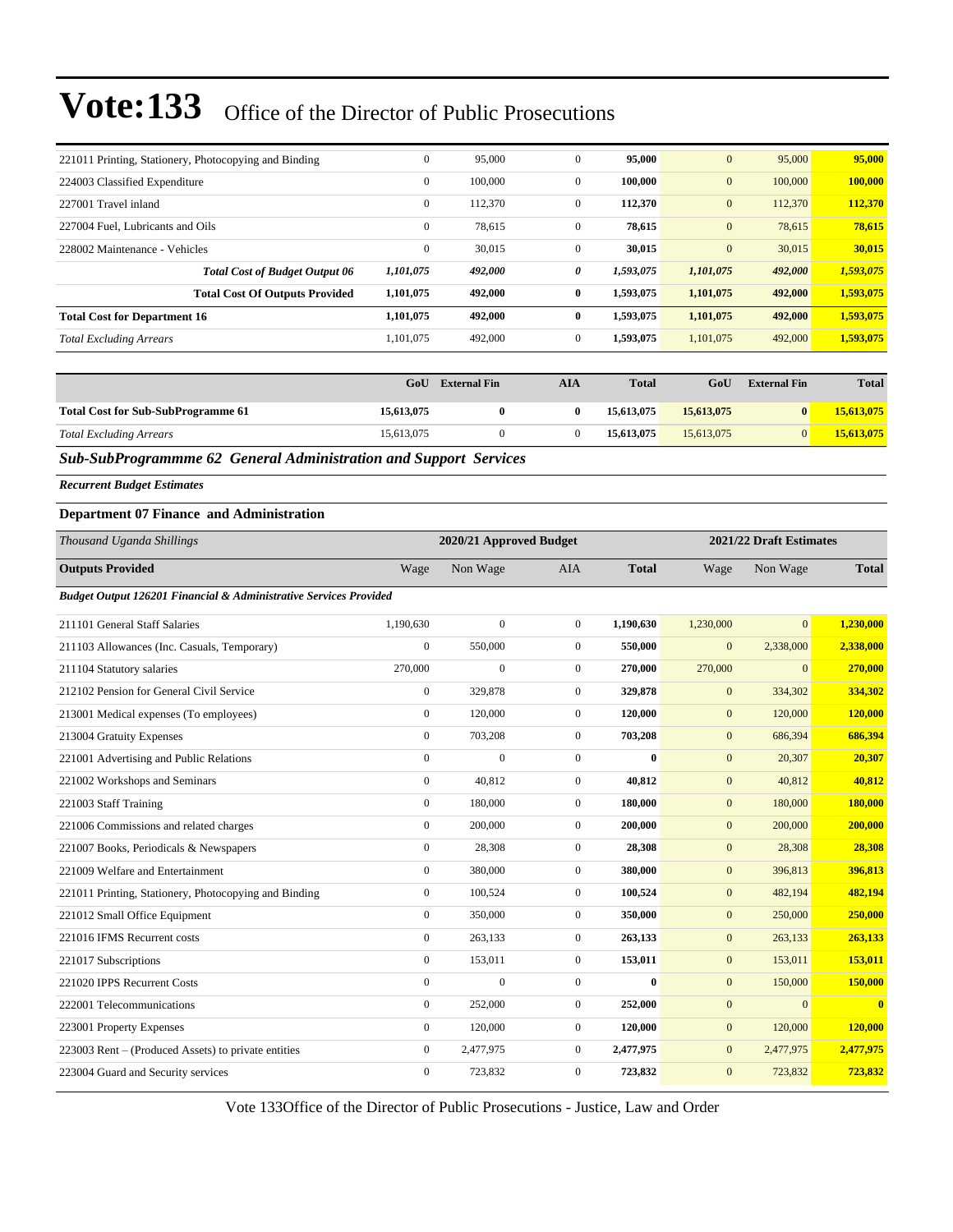| 223005 Electricity                                                    | $\boldsymbol{0}$       | 320,143                 | $\mathbf{0}$                 | 320,143                | $\mathbf{0}$           | 418,200                 | 418,200                |
|-----------------------------------------------------------------------|------------------------|-------------------------|------------------------------|------------------------|------------------------|-------------------------|------------------------|
| 223006 Water                                                          | $\boldsymbol{0}$       | 67,950                  | $\mathbf{0}$                 | 67,950                 | $\mathbf{0}$           | 63,000                  | 63,000                 |
| 224003 Classified Expenditure                                         | $\boldsymbol{0}$       | 1,788,000               | $\mathbf{0}$                 | 1,788,000              | $\boldsymbol{0}$       | $\overline{0}$          | $\bf{0}$               |
| 224004 Cleaning and Sanitation                                        | $\boldsymbol{0}$       | 25,231                  | $\mathbf{0}$                 | 25,231                 | $\boldsymbol{0}$       | 50,000                  | 50,000                 |
| 225001 Consultancy Services- Short term                               | $\boldsymbol{0}$       | 420,000                 | $\mathbf{0}$                 | 420,000                | $\mathbf{0}$           | $\overline{0}$          | $\bf{0}$               |
| 227001 Travel inland                                                  | $\boldsymbol{0}$       | 184,001                 | $\mathbf{0}$                 | 184,001                | $\mathbf{0}$           | 184,000                 | 184,000                |
| 227002 Travel abroad                                                  | $\boldsymbol{0}$       | 400,000                 | $\mathbf{0}$                 | 400,000                | $\mathbf{0}$           | 400,000                 | 400,000                |
| 227004 Fuel, Lubricants and Oils                                      | $\boldsymbol{0}$       | 250,656                 | $\mathbf{0}$                 | 250,656                | $\mathbf{0}$           | 250,656                 | 250,656                |
| 228002 Maintenance - Vehicles                                         | $\boldsymbol{0}$       | 864,445                 | $\mathbf{0}$                 | 864,445                | $\mathbf{0}$           | 632,775                 | 632,775                |
| 228003 Maintenance - Machinery, Equipment & Furniture                 | $\boldsymbol{0}$       | 70,000                  | $\mathbf{0}$                 | 70,000                 | $\mathbf{0}$           | 70,000                  | 70,000                 |
| 281504 Monitoring, Supervision & Appraisal of Capital work            | $\boldsymbol{0}$       | $\mathbf{0}$            | $\mathbf{0}$                 | $\bf{0}$               | $\mathbf{0}$           | 120,000                 | 120,000                |
| <b>Total Cost of Budget Output 01</b>                                 | 1,460,630              | 11,363,107              | 0                            | 12,823,737             | 1,500,000              | 11,153,713              | 12,653,713             |
| <b>Budget Output 126204 Human Resource and Admnistration support</b>  |                        |                         |                              |                        |                        |                         |                        |
| 211101 General Staff Salaries                                         | 39,370                 | $\boldsymbol{0}$        | $\mathbf{0}$                 | 39,370                 | $\mathbf{0}$           | $\overline{0}$          | $\bf{0}$               |
| 221020 IPPS Recurrent Costs                                           | $\boldsymbol{0}$       | 150,000                 | $\mathbf{0}$                 | 150,000                | $\mathbf{0}$           | $\overline{0}$          | $\mathbf{0}$           |
| <b>Total Cost of Budget Output 04</b>                                 | 39,370                 | 150,000                 | 0                            | 189,370                | $\boldsymbol{\theta}$  | $\boldsymbol{\theta}$   | $\boldsymbol{\theta}$  |
| <b>Total Cost Of Outputs Provided</b>                                 | 1,500,000              | 11,513,107              | $\bf{0}$                     | 13,013,107             | 1,500,000              | 11,153,713              | 12,653,713             |
| <b>Total Cost for Department 07</b>                                   | 1,500,000              | 11,513,107              | $\bf{0}$                     | 13,013,107             | 1,500,000              | 11, 153, 713            | 12,653,713             |
| <b>Total Excluding Arrears</b>                                        | 1,500,000              | 11,513,107              | $\mathbf{0}$                 | 13,013,107             | 1,500,000              | 11,153,713              | 12,653,713             |
|                                                                       |                        |                         |                              |                        |                        |                         |                        |
| <b>Department 08 Field Operations</b>                                 |                        |                         |                              |                        |                        |                         |                        |
| Thousand Uganda Shillings                                             |                        | 2020/21 Approved Budget |                              |                        |                        | 2021/22 Draft Estimates |                        |
| <b>Outputs Provided</b>                                               | Wage                   | Non Wage                | <b>AIA</b>                   | <b>Total</b>           | Wage                   | Non Wage                | <b>Total</b>           |
|                                                                       |                        |                         |                              |                        |                        |                         |                        |
| <b>Budget Output 126203 Field Operations services</b>                 |                        |                         |                              |                        |                        |                         |                        |
| 211101 General Staff Salaries                                         | 5,770,200              | $\boldsymbol{0}$        | $\mathbf{0}$                 | 5,770,200              | 5,770,200              | $\overline{0}$          | 5,770,200              |
| 211103 Allowances (Inc. Casuals, Temporary)                           | $\boldsymbol{0}$       | 400,908                 | $\mathbf{0}$                 | 400,908                | $\boldsymbol{0}$       | 672,221                 | 672,221                |
| 213002 Incapacity, death benefits and funeral expenses                | $\boldsymbol{0}$       | 140,000                 | $\mathbf{0}$                 | 140,000                | $\mathbf{0}$           | 140,000                 | 140,000                |
| 221001 Advertising and Public Relations                               | $\boldsymbol{0}$       | 49,092                  | $\mathbf{0}$                 | 49,092                 | $\boldsymbol{0}$       | 49,092                  | 49,092                 |
| 221011 Printing, Stationery, Photocopying and Binding                 | $\boldsymbol{0}$       | $\overline{0}$          | $\mathbf{0}$                 | $\bf{0}$               | $\mathbf{0}$           | 400,000                 | 400,000                |
| 224003 Classified Expenditure                                         | $\boldsymbol{0}$       | 1,129,000               | $\mathbf{0}$                 | 1,129,000              | $\mathbf{0}$           | 457,687                 | 457,687                |
| 227001 Travel inland                                                  | $\overline{0}$         | 300,000                 | $\mathbf{0}$                 | 300,000                | $\mathbf{0}$           | 300,000                 | 300,000                |
| 227002 Travel abroad                                                  | $\mathbf{0}$           | 100,000                 | $\mathbf{0}$                 | 100,000                | $\boldsymbol{0}$       | 100,000                 | 100,000                |
| 227004 Fuel, Lubricants and Oils                                      | $\boldsymbol{0}$       | 206,360                 | $\boldsymbol{0}$             | 206,360                | $\mathbf{0}$           | 206,360                 | 206,360                |
| 228002 Maintenance - Vehicles                                         | $\boldsymbol{0}$       | 100,000                 | $\boldsymbol{0}$             | 100,000                | $\boldsymbol{0}$       | 100,000                 | 100,000                |
| <b>Total Cost of Budget Output 03</b>                                 | 5,770,200              | 2,425,360               | 0                            | 8,195,560              | 5,770,200              | 2,425,360               | 8,195,560              |
| <b>Total Cost Of Outputs Provided</b>                                 | 5,770,200              | 2,425,360               | $\bf{0}$                     | 8,195,560              | 5,770,200              | 2,425,360               | 8,195,560              |
| <b>Total Cost for Department 08</b><br><b>Total Excluding Arrears</b> | 5,770,200<br>5,770,200 | 2,425,360<br>2,425,360  | $\bf{0}$<br>$\boldsymbol{0}$ | 8,195,560<br>8,195,560 | 5,770,200<br>5,770,200 | 2,425,360<br>2,425,360  | 8,195,560<br>8,195,560 |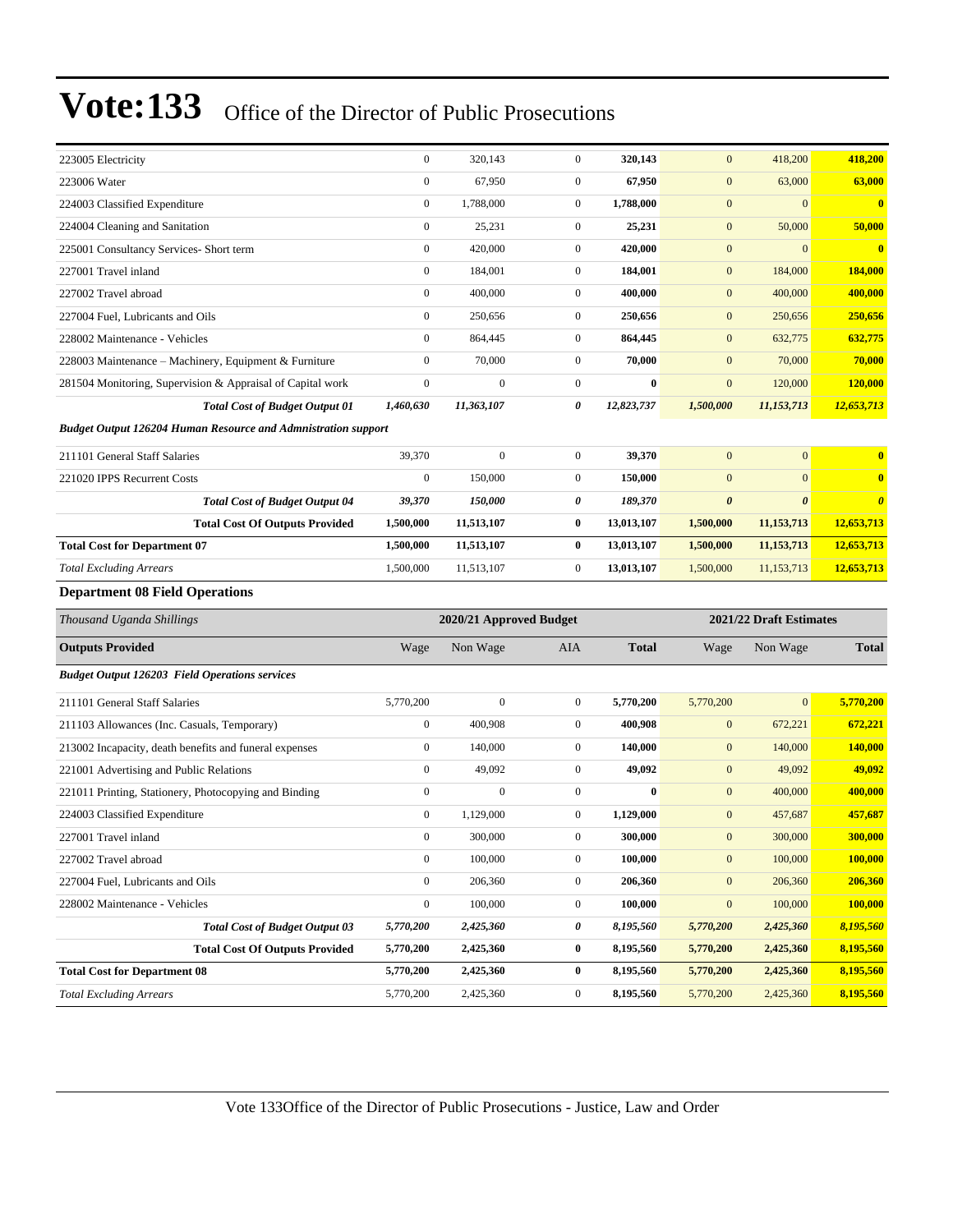#### **Department 09 Information and Communication Technology**

| Thousand Uganda Shillings                                  | 2020/21 Approved Budget |              |                |              | 2021/22 Draft Estimates |                |                |  |
|------------------------------------------------------------|-------------------------|--------------|----------------|--------------|-------------------------|----------------|----------------|--|
| <b>Outputs Provided</b>                                    | Wage                    | Non Wage     | <b>AIA</b>     | <b>Total</b> | Wage                    | Non Wage       | <b>Total</b>   |  |
| <b>Budget Output 126202 Automated Prosecution Services</b> |                         |              |                |              |                         |                |                |  |
| 211101 General Staff Salaries                              | 104,800                 | $\mathbf{0}$ | $\mathbf{0}$   | 104,800      | 104,800                 | $\overline{0}$ | 104,800        |  |
| 211103 Allowances (Inc. Casuals, Temporary)                | $\mathbf{0}$            | 65,000       | $\mathbf{0}$   | 65,000       | $\mathbf{0}$            | 65,000         | 65,000         |  |
| 221002 Workshops and Seminars                              | $\overline{0}$          | 32,600       | $\mathbf{0}$   | 32,600       | $\mathbf{0}$            | $\Omega$       | $\overline{0}$ |  |
| 221008 Computer supplies and Information Technology (IT)   | $\overline{0}$          | 200,000      | $\mathbf{0}$   | 200,000      | $\mathbf{0}$            | 400,000        | 400,000        |  |
| 221009 Welfare and Entertainment                           | $\mathbf{0}$            | 27,165       | $\overline{0}$ | 27,165       | $\overline{0}$          | 27,165         | 27,165         |  |
| 221011 Printing, Stationery, Photocopying and Binding      | $\mathbf{0}$            | 72,163       | $\mathbf{0}$   | 72,163       | $\overline{0}$          | 72,163         | 72,163         |  |
| 222001 Telecommunications                                  | $\mathbf{0}$            | $\mathbf{0}$ | $\mathbf{0}$   | $\bf{0}$     | $\overline{0}$          | 231,670        | 231,670        |  |
| 222003 Information and communications technology (ICT)     | $\overline{0}$          | 98,096       | $\mathbf{0}$   | 98,096       | $\mathbf{0}$            | 98,096         | 98,096         |  |
| 224003 Classified Expenditure                              | $\overline{0}$          | 536,664      | $\mathbf{0}$   | 536,664      | $\mathbf{0}$            | $\Omega$       | $\mathbf{0}$   |  |
| 227001 Travel inland                                       | $\overline{0}$          | 135,000      | $\mathbf{0}$   | 135,000      | $\mathbf{0}$            | 135,000        | 135,000        |  |
| 227004 Fuel, Lubricants and Oils                           | $\overline{0}$          | 66,500       | $\mathbf{0}$   | 66,500       | $\mathbf{0}$            | 66,500         | 66,500         |  |
| 228002 Maintenance - Vehicles                              | $\overline{0}$          | 17,116       | $\overline{0}$ | 17,116       | $\overline{0}$          | 35,000         | 35,000         |  |
| 228003 Maintenance – Machinery, Equipment & Furniture      | $\overline{0}$          | 150,000      | $\mathbf{0}$   | 150,000      | $\mathbf{0}$            | 66,716         | 66,716         |  |
| <b>Total Cost of Budget Output 02</b>                      | 104,800                 | 1,400,304    | 0              | 1,505,104    | 104,800                 | 1,197,310      | 1,302,110      |  |
| <b>Total Cost Of Outputs Provided</b>                      | 104,800                 | 1,400,304    | $\bf{0}$       | 1,505,104    | 104,800                 | 1,197,310      | 1,302,110      |  |
| <b>Total Cost for Department 09</b>                        | 104,800                 | 1,400,304    | $\bf{0}$       | 1,505,104    | 104,800                 | 1,197,310      | 1,302,110      |  |
| <b>Total Excluding Arrears</b>                             | 104,800                 | 1,400,304    | $\mathbf{0}$   | 1,505,104    | 104,800                 | 1,197,310      | 1,302,110      |  |

**Department 10 Witness Protection and Victims Empowerment**

| Thousand Uganda Shillings                                   |                  | 2020/21 Approved Budget |                |              | 2021/22 Draft Estimates |                |              |
|-------------------------------------------------------------|------------------|-------------------------|----------------|--------------|-------------------------|----------------|--------------|
| <b>Outputs Provided</b>                                     | Wage             | Non Wage                | <b>AIA</b>     | <b>Total</b> | Wage                    | Non Wage       | <b>Total</b> |
| Budget Output 126206 Witnesses & Victims of Crime protected |                  |                         |                |              |                         |                |              |
| 211101 General Staff Salaries                               | 125,000          | $\mathbf{0}$            | $\overline{0}$ | 125,000      | 125,000                 | $\overline{0}$ | 125,000      |
| 211103 Allowances (Inc. Casuals, Temporary)                 | $\boldsymbol{0}$ | 32,600                  | $\overline{0}$ | 32,600       | $\mathbf{0}$            | 32,600         | 32,600       |
| 221009 Welfare and Entertainment                            | $\mathbf{0}$     | 40,000                  | $\overline{0}$ | 40,000       | $\mathbf{0}$            | 150,000        | 150,000      |
| 221011 Printing, Stationery, Photocopying and Binding       | $\mathbf{0}$     | $\mathbf{0}$            | $\mathbf{0}$   | $\bf{0}$     | $\mathbf{0}$            | 150,000        | 150,000      |
| 224003 Classified Expenditure                               | $\mathbf{0}$     | 1,217,165               | $\overline{0}$ | 1,217,165    | $\mathbf{0}$            | 1,317,400      | 1,317,400    |
| 227001 Travel inland                                        | $\mathbf{0}$     | 40,000                  | $\overline{0}$ | 40,000       | $\mathbf{0}$            | 100,000        | 100,000      |
| 227002 Travel abroad                                        | $\mathbf{0}$     | 40,000                  | $\overline{0}$ | 40,000       | $\mathbf{0}$            | $\mathbf{0}$   | $\mathbf{0}$ |
| 227004 Fuel, Lubricants and Oils                            | $\mathbf{0}$     | 40,235                  | $\overline{0}$ | 40,235       | $\mathbf{0}$            | 150,000        | 150,000      |
| 228002 Maintenance - Vehicles                               | $\mathbf{0}$     | 40,000                  | $\overline{0}$ | 40,000       | $\mathbf{0}$            | 100,000        | 100,000      |
| <b>Total Cost of Budget Output 06</b>                       | 125,000          | 1,450,000               | 0              | 1,575,000    | 125,000                 | 2,000,000      | 2,125,000    |
| <b>Total Cost Of Outputs Provided</b>                       | 125,000          | 1,450,000               | $\bf{0}$       | 1,575,000    | 125,000                 | 2,000,000      | 2,125,000    |
| <b>Total Cost for Department 10</b>                         | 125,000          | 1,450,000               | $\bf{0}$       | 1,575,000    | 125,000                 | 2,000,000      | 2,125,000    |
| <b>Total Excluding Arrears</b>                              | 125,000          | 1,450,000               | $\overline{0}$ | 1,575,000    | 125,000                 | 2,000,000      | 2,125,000    |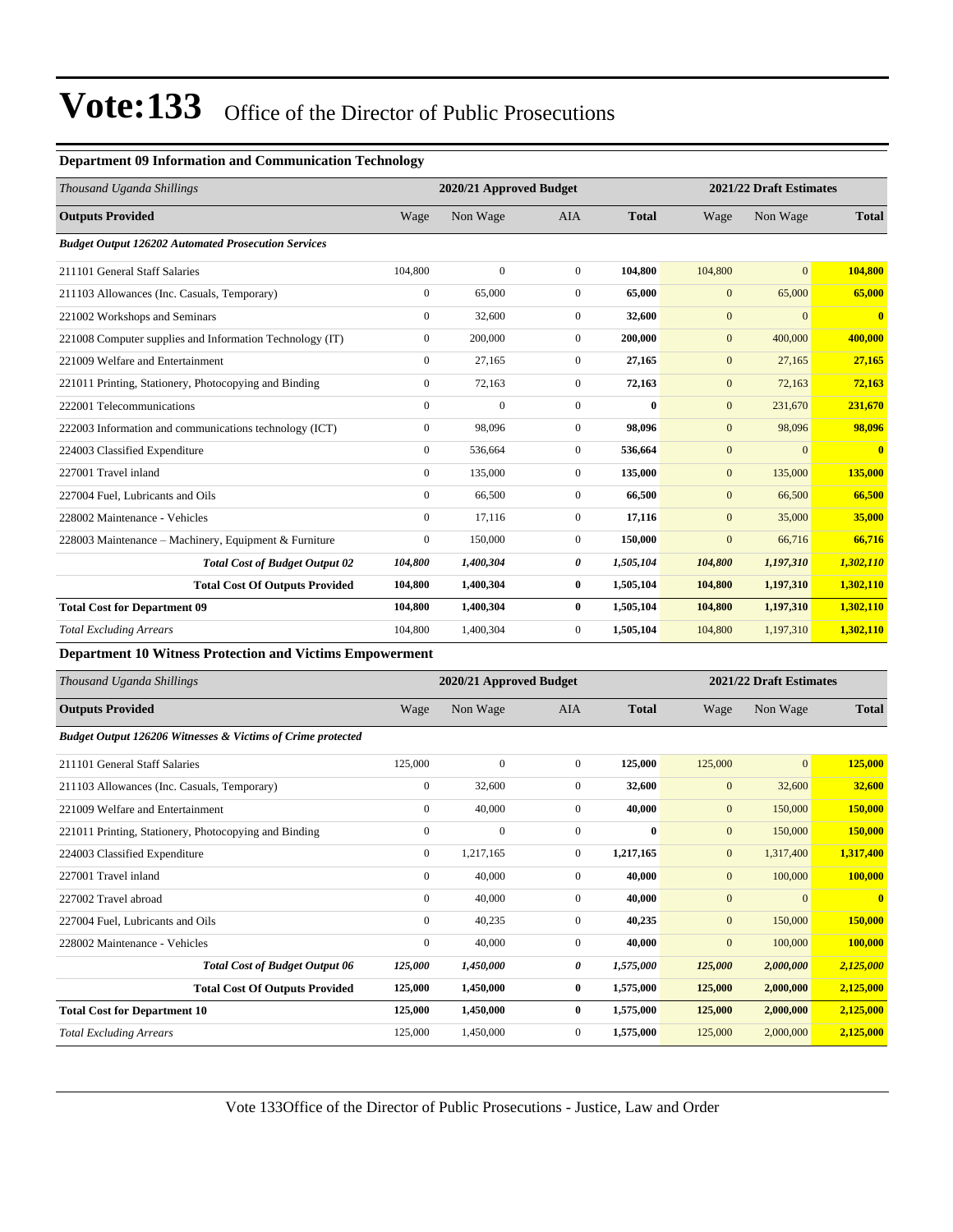#### **Department 17 International Cooperation**

| Thousand Uganda Shillings                                        |                | 2020/21 Approved Budget |              |              | 2021/22 Draft Estimates |                |              |
|------------------------------------------------------------------|----------------|-------------------------|--------------|--------------|-------------------------|----------------|--------------|
| <b>Outputs Provided</b>                                          | Wage           | Non Wage                | <b>AIA</b>   | <b>Total</b> | Wage                    | Non Wage       | <b>Total</b> |
| <b>Budget Output 126205 International cooperation maintained</b> |                |                         |              |              |                         |                |              |
| 211101 General Staff Salaries                                    | 130,000        | $\mathbf{0}$            | $\mathbf{0}$ | 130,000      | 130,000                 | $\overline{0}$ | 130,000      |
| 211103 Allowances (Inc. Casuals, Temporary)                      | $\overline{0}$ | 12,600                  | $\mathbf{0}$ | 12,600       | $\overline{0}$          | 12,600         | 12,600       |
| 221009 Welfare and Entertainment                                 | $\mathbf{0}$   | 27,365                  | $\mathbf{0}$ | 27,365       | $\mathbf{0}$            | 27,165         | 27,165       |
| 224003 Classified Expenditure                                    | $\mathbf{0}$   | 250,000                 | $\mathbf{0}$ | 250,000      | $\overline{0}$          | 250,000        | 250,000      |
| 227001 Travel inland                                             | $\mathbf{0}$   | 10,000                  | $\mathbf{0}$ | 10,000       | $\mathbf{0}$            | 10,000         | 10,000       |
| 227002 Travel abroad                                             | $\overline{0}$ | 10,000                  | $\mathbf{0}$ | 10,000       | $\mathbf{0}$            | 10,000         | 10,000       |
| 227004 Fuel, Lubricants and Oils                                 | $\mathbf{0}$   | 10.000                  | $\mathbf{0}$ | 10.000       | $\overline{0}$          | 10,000         | 10,000       |
| 228002 Maintenance - Vehicles                                    | $\mathbf{0}$   | 10,035                  | $\mathbf{0}$ | 10,035       | $\mathbf{0}$            | 10,235         | 10,235       |
| <b>Total Cost of Budget Output 05</b>                            | 130,000        | 330,000                 | 0            | 460,000      | 130,000                 | 330,000        | 460,000      |
| <b>Total Cost Of Outputs Provided</b>                            | 130,000        | 330,000                 | $\bf{0}$     | 460,000      | 130,000                 | 330,000        | 460,000      |
| <b>Total Cost for Department 17</b>                              | 130,000        | 330,000                 | $\bf{0}$     | 460,000      | 130,000                 | 330,000        | 460,000      |
| <b>Total Excluding Arrears</b>                                   | 130,000        | 330,000                 | $\mathbf{0}$ | 460,000      | 130,000                 | 330,000        | 460,000      |
| <b>Development Budget Estimates</b>                              |                |                         |              |              |                         |                |              |

### **Project 1346 Enhancing Prosecution Services for all (EPSFA)**

| Thousand Uganda Shillings                                                          | 2020/21 Approved Budget                     |              |              |              | 2021/22 Draft Estimates |                       |         |  |
|------------------------------------------------------------------------------------|---------------------------------------------|--------------|--------------|--------------|-------------------------|-----------------------|---------|--|
| <b>Capital Purchases</b>                                                           | <b>GoU Dev't External Fin</b><br><b>AIA</b> |              |              | <b>Total</b> | GoU Dev't External Fin  | <b>Total</b>          |         |  |
| <b>Budget Output 126272 Government Buildings and Administrative Infrastructure</b> |                                             |              |              |              |                         |                       |         |  |
| 312101 Non-Residential Buildings                                                   | 600,000                                     | $\mathbf{0}$ | $\mathbf{0}$ | 600,000      | 600,000                 | $\overline{0}$        | 600,000 |  |
| <b>Total Cost Of Budget Output 126272</b>                                          | 600,000                                     | 0            | 0            | 600.000      | 600,000                 | $\boldsymbol{\theta}$ | 600,000 |  |
| <b>Total Cost for Capital Purchases</b>                                            | 600,000                                     | $\mathbf{0}$ | $\mathbf{0}$ | 600.000      | 600,000                 | $\overline{0}$        | 600,000 |  |
| <b>Total Cost for Project: 1346</b>                                                | 600,000                                     | $\Omega$     | $\Omega$     | 600,000      | 600,000                 | $\overline{0}$        | 600,000 |  |
| <b>Total Excluding Arrears</b>                                                     | 600,000                                     | $\mathbf{0}$ | $\mathbf{0}$ | 600,000      | 600,000                 | $\overline{0}$        | 600,000 |  |

### **Project 1645 Retooling of Office of the Director of Public Prosecutions**

| Thousand Uganda Shillings                                         | 2020/21 Approved Budget       |                       |              |              | 2021/22 Draft Estimates       |                       |              |  |
|-------------------------------------------------------------------|-------------------------------|-----------------------|--------------|--------------|-------------------------------|-----------------------|--------------|--|
| <b>Outputs Provided</b>                                           | <b>GoU Dev't External Fin</b> |                       | <b>AIA</b>   | <b>Total</b> | <b>GoU</b> Dev't External Fin |                       | <b>Total</b> |  |
| Budget Output 126201 Financial & Administrative Services Provided |                               |                       |              |              |                               |                       |              |  |
| 221011 Printing, Stationery, Photocopying and Binding             | 555,351                       | $\mathbf{0}$          | $\mathbf{0}$ | 555,351      | 555,351                       | $\overline{0}$        | 555,351      |  |
| <b>Total Cost Of Budget Output 126201</b>                         | 555,351                       | $\boldsymbol{\theta}$ | 0            | 555,351      | 555,351                       | $\boldsymbol{\theta}$ | 555,351      |  |
| <b>Budget Output 126202 Automated Prosecution Services</b>        |                               |                       |              |              |                               |                       |              |  |
| 222003 Information and communications technology (ICT)            | 3,860,000                     | $\mathbf{0}$          | $\Omega$     | 3,860,000    | 3,860,000                     | $\overline{0}$        | 3,860,000    |  |
| 281504 Monitoring, Supervision & Appraisal of Capital work        | 240,000                       | $\mathbf{0}$          | $\mathbf{0}$ | 240,000      | 240,000                       | $\mathbf{0}$          | 240,000      |  |
| <b>Total Cost Of Budget Output 126202</b>                         | 4,100,000                     | $\boldsymbol{\theta}$ | 0            | 4,100,000    | 4,100,000                     | $\boldsymbol{\theta}$ | 4,100,000    |  |
| <b>Total Cost for Outputs Provided</b>                            | 4,655,351                     | $\mathbf{0}$          | $\mathbf{0}$ | 4,655,351    | 4,655,351                     | $\mathbf{0}$          | 4,655,351    |  |